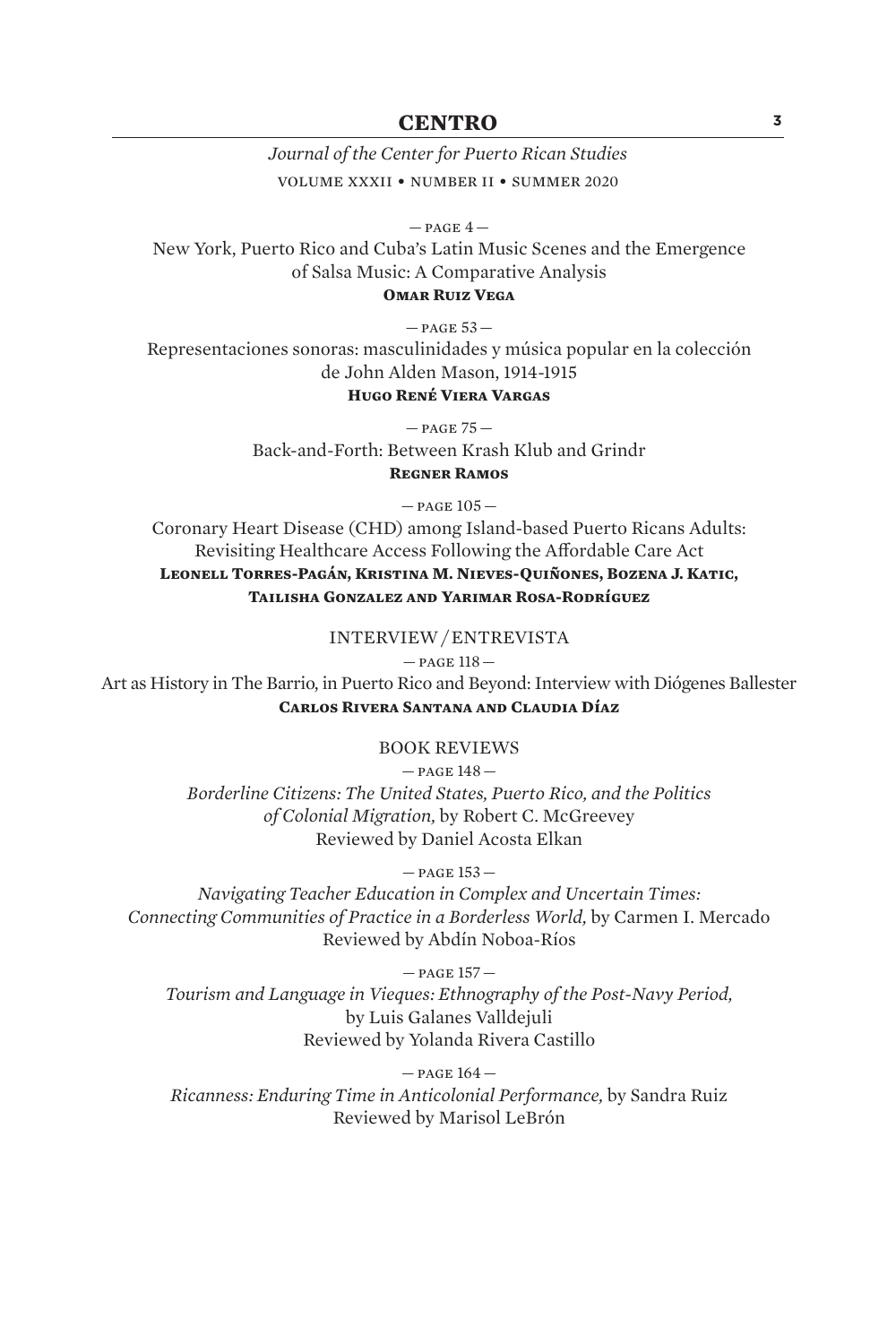volume xxxii • number ii • summer 2020

# Back-and-Forth: Between Krash Klub and Grindr **regner ramos**

### **abstract**

This research paper discusses queer bodies, technologies and spaces in Puerto Rico, situating them within digital and spatial theory, in an attempt to fill a void in the island's architectural and urban discourse and their relation to the LGBTQ community. A critical exploration of the interrelation between digital and physical queer spaces, the paper is informed by two case studies: Grindr—a GPS mobile application for gay sociability—and Krash Klub—one of San Juan's most important gay nightclubs during the 1990s and 2000s. Through a material reading of Grindr's interface alongside a spatial description of the architecture of the popular Santurce club, the paper positions Grindr and Krash within a discussion rooted on marginalization within the LGBTQ community, privacy and discretion, spontaneous encounters and the importance of spaces for queer practices to unfold in Puerto Rico. Similarly, resorting to this backand-forth discussion of a contemporary app's digital space alongside a nowclosed venue's physical space, the paper explores how Grindr reinforces and highlights long-standing problems such as *machismo* and invisibility within Puerto Rican queer culture, while acknowledging the politics of space at an urban level. [Keywords: Queer Space, Grindr, Puerto Rico, Krash Klub, Architecture, Interface]

The author (regner.ramos@upr.edu) is Associate Professor at the School of Architecture of the University of Puerto Rico. His research focuses on queerness, technologies and urban spaces. He has taught at Central Saint Martins College of Art and Design, London College of Communication, University of Hertfordshire and Queen Mary University of London. He is Editor-in-Chief of *informa* and Editor at *Glass* magazine. His upcoming book, co-edited with Sharif Mowlabocus, is titled *Queer Sites in Global Contexts: Technologies, Spaces, and Otherness*, and will be published by Routledge.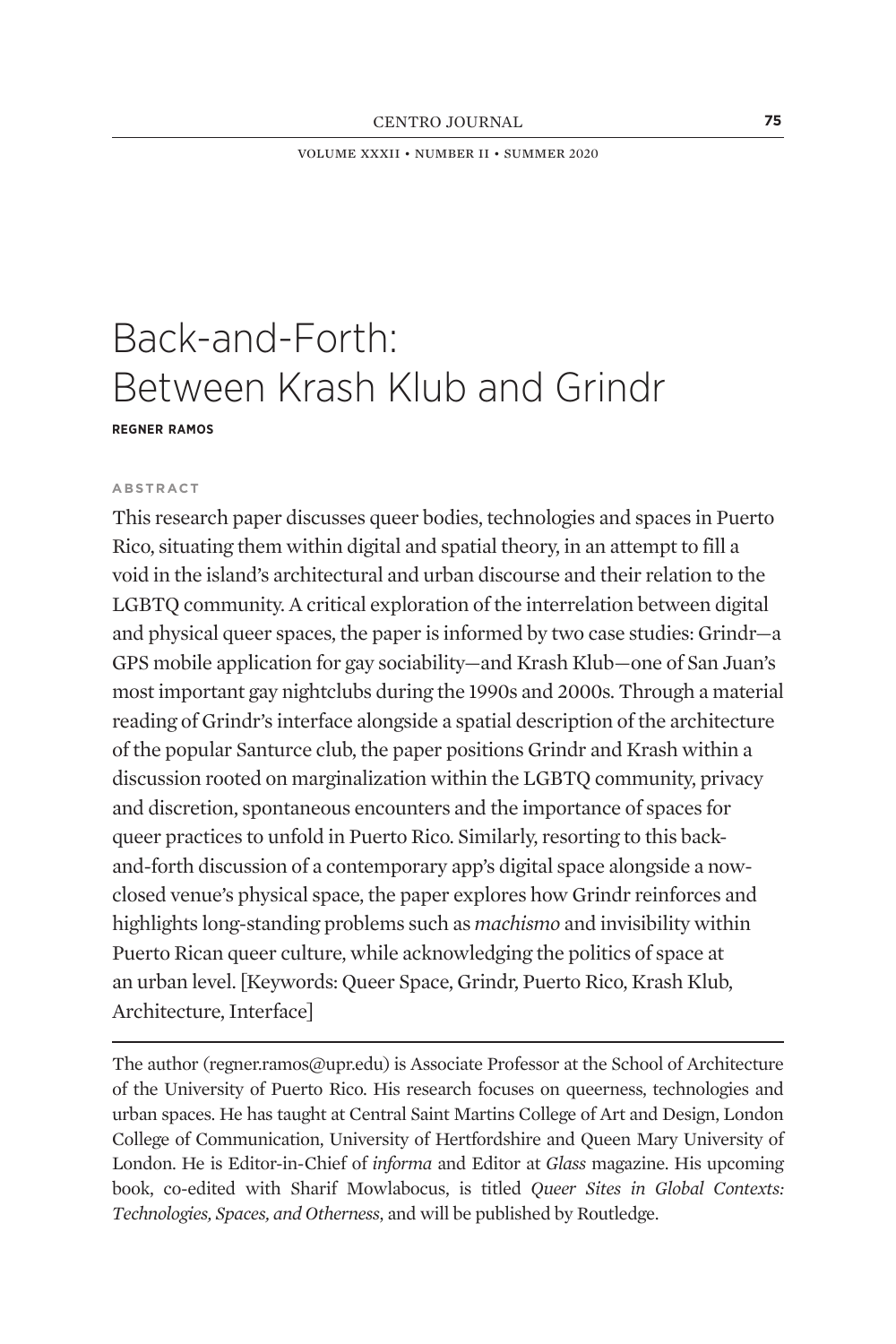*One reason the city is so accommodating for the exploration of identity is that it is a place of doubles, where the individual can be both self and other, where he can become an underground man and go unnoticed, and where his secrets can remain secrets.*  (Turner 2003, 127)

Quite a bit has changed from when I first heard of Grindr. I was, kind of, discretely—as discretely as one can be while walking along Avenida Ponce de León, one of San Juan's busiest avenues—headed to Krash with my friends, a gay club infamous for its *reggaeton* music on Wednesday nights. As far as I know, nowhere else did that many gay guys get together to dance to a music genre that is 100 percent heterosexually driven and 100 percent sexist. Dancing reggaeton is a not-so-elaborate combination of thrusting your pelvis back and forth as you either: one, pound your partner's groin; or two, pound your partner's ass. And as you *perreas*, you sing along to the lyrics probably about lowering women's panties and spanking their ass, etc., etc. My friends and I couldn't relate to any of that; we also didn't care, we just wanted to grind on each other. As we walked up to Krash one of my friends mentioned in passing how there was now an app called Grindr, which was used for meeting guys for dates and sex. I was absolutely appalled. That was 2009, Krash no longer exists, and I now have Grindr on my phone.

Complex political, social and religious circumstances have fragmented urban histories of gay and queer culture in Puerto Rico, making them scarce, dispersed and difficult to find. For instance, even as recently as up until 1974, Governor Rafael Hernández Colón's, Penal Code stated:

Toda persona que sostuviera relaciones sexuales con una persona de su mismo sexo o cometiere el crimen contra natura con un ser humano, será sancionada con pena de reclusión por un término fijo de diez (10) años. (Laureano 2016, 173)

It was not until 2014, when anti-discrimination laws were officially put in place within Puerto Rican legislation. It then makes sense that gay and queer identities, along with their "incriminating" evidence, stories, practices and spaces needed to be hidden. Finding them now is the challenge.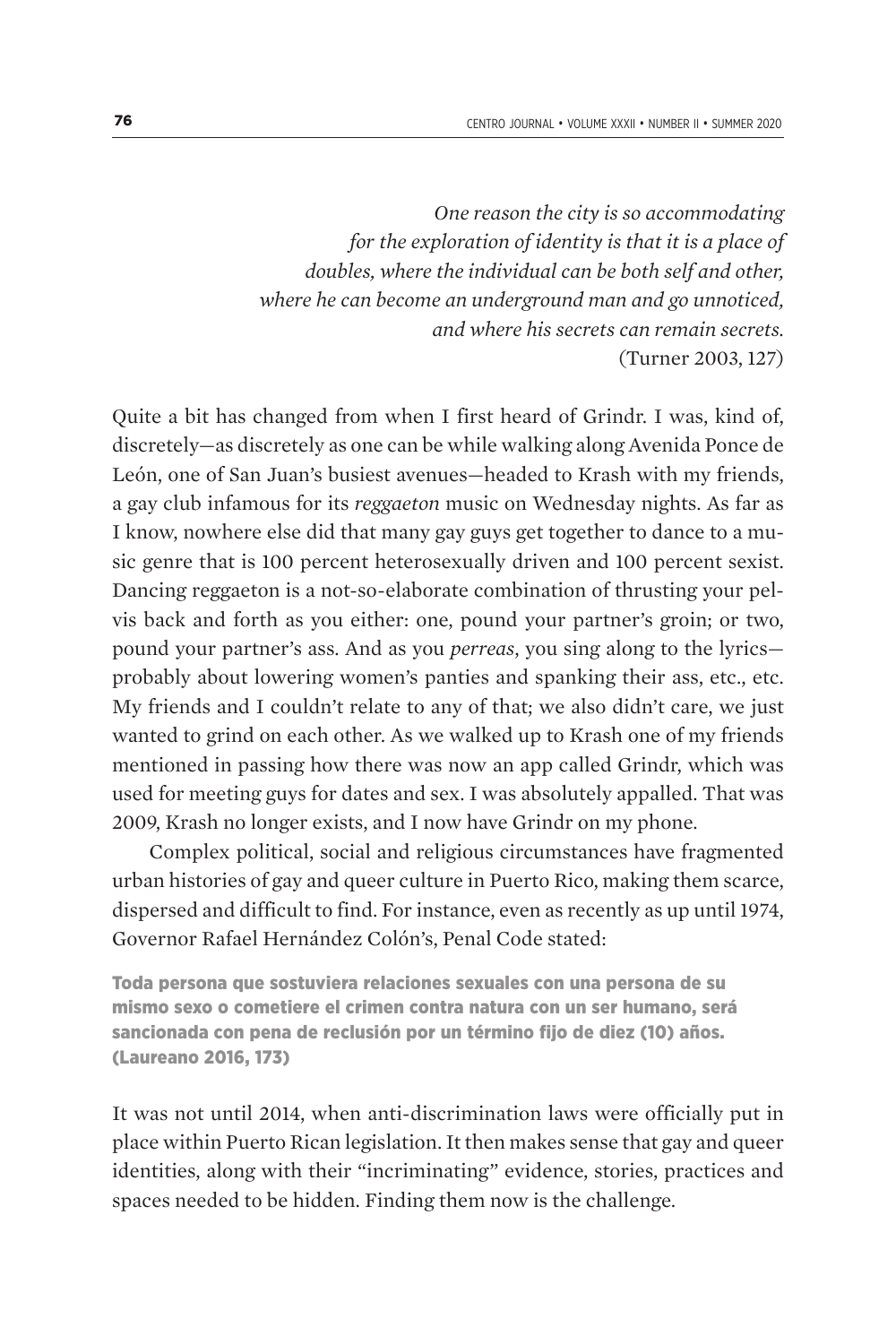Writing from an architectural perspective, queerness has either been forgotten, hidden or simply disregarded from serious urban and architectural research in the island: there has not been a critical understanding nor consideration of LGBTQ spaces within Puerto Rican architectural history, theory or design. Perhaps one of the most successful projects that has attempted to remedy this gap in knowledge is Javier E. Laureano's *San Juan Gay: conquista de un espacio urbano de 1948 a 1991* (2016)*.* As a historian tracing the spaces and events that moulded gay culture during the twentieth century, Laureano states that our history has been silent, and while Puerto Rican queerness has been substantially addressed from from diverse research fields—and according to *CENTRO Journal*'s "Puerto Rican Queer Sexualities" issue in 2007, "Two areas have received the most attention: literature and the performing arts, particularly theater and film" (Aponte-Parés et al. 2008, 8)—the absence of *architectural* researchers within the discussion has been glaringly obvious.

Krash Klub is an icon within the queer architecture of Puerto Rico. Open from 1990 until 2012, it was the longest-running club in the island, and it played an important role within the LGBTQ community, particularly through a rich diversity of drag shows and queer performances and by catering to gay people coming from the USA. Social and cultural exchange took place between locals and tourists. But for the many who frequented Krash, the club has become a memory. Similarly, from a research perspective, Krash has become somewhat of a ghost, as evidenced by its now boarded-up entrance and its rundown external appearance at 1257 Ponce de León [Figure 1].

Calling the phone number on its facade, for RR Reality Realty, the real estate company selling the building, yields no responses. An online search for photos of the space's interior brings up very limited results, possibly because Krash's glory days took place prior to the days of Facebook, Snapchat and Instagram—tools that today have become formidable resources for documenting LGBTQ nightlife spaces.<sup>1</sup> Unsurprisingly, given the lack of architectural production into queer spaces in the island, there are no books or research articles currently published that specifically talk about Krash Klub's architecture. For those looking to find out about Krash Google-searching information on Krash results in a few pages disclosing its location, opening times and a few reviews, while others simply state in bold crimson red letters: "Closed!" or "The venue/the offer doesn't exist anymore!" [Figure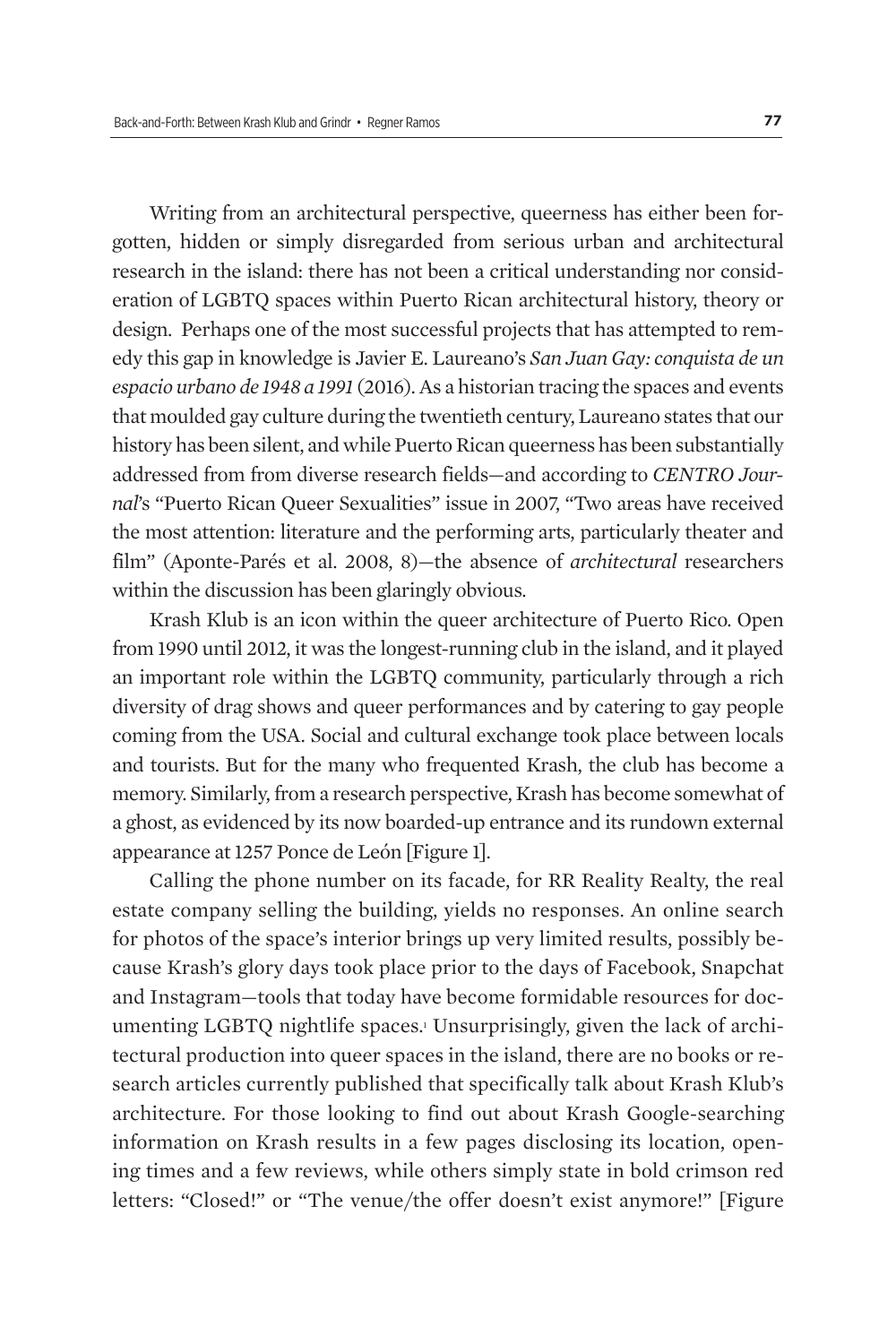

*Figure 1. Krash Klub's original location in Ponce de León Avenue. The now-closed venue was located on the ground floor and included a mezzanine. Above it, three floors of housing could be found, giving the queer building a residential image. Screenshot from Google Street View. All images, unless noted, are courtesy of the author.*

2]. On Flickr, you can find a selection of photographs from some of its drag performances (granted that the owner does not remove them at some point), while on Youtube, a user called Daliok23 has created a generous collection of performances that took place on Krash's main stage. Darren Bolan, one of the former club's owners, no longer lives in the island and declined an interview request. All of these factors leave Krash Klub to live on primarily through the distortions of rumor and hearsay.<sup>2</sup>

Nonetheless, it is culturally important to attempt to trace, discuss, document and speculate on the queer architectures and urban spaces of Puerto Rico—both past and present—while taking into account the role digital technologies have played in the way we practice our queer identities within the built environment. First, as essayist José Joaquín Blanco observes, history helps us reinterpret our understanding of the world. It is a tool for changing life and the spaces that unfold within them, for recognizing problematic processes and for denouncing oppressive mechanisms within the island (Blanco 1980). Second, at a global level, much queer theory is based on white male experience, con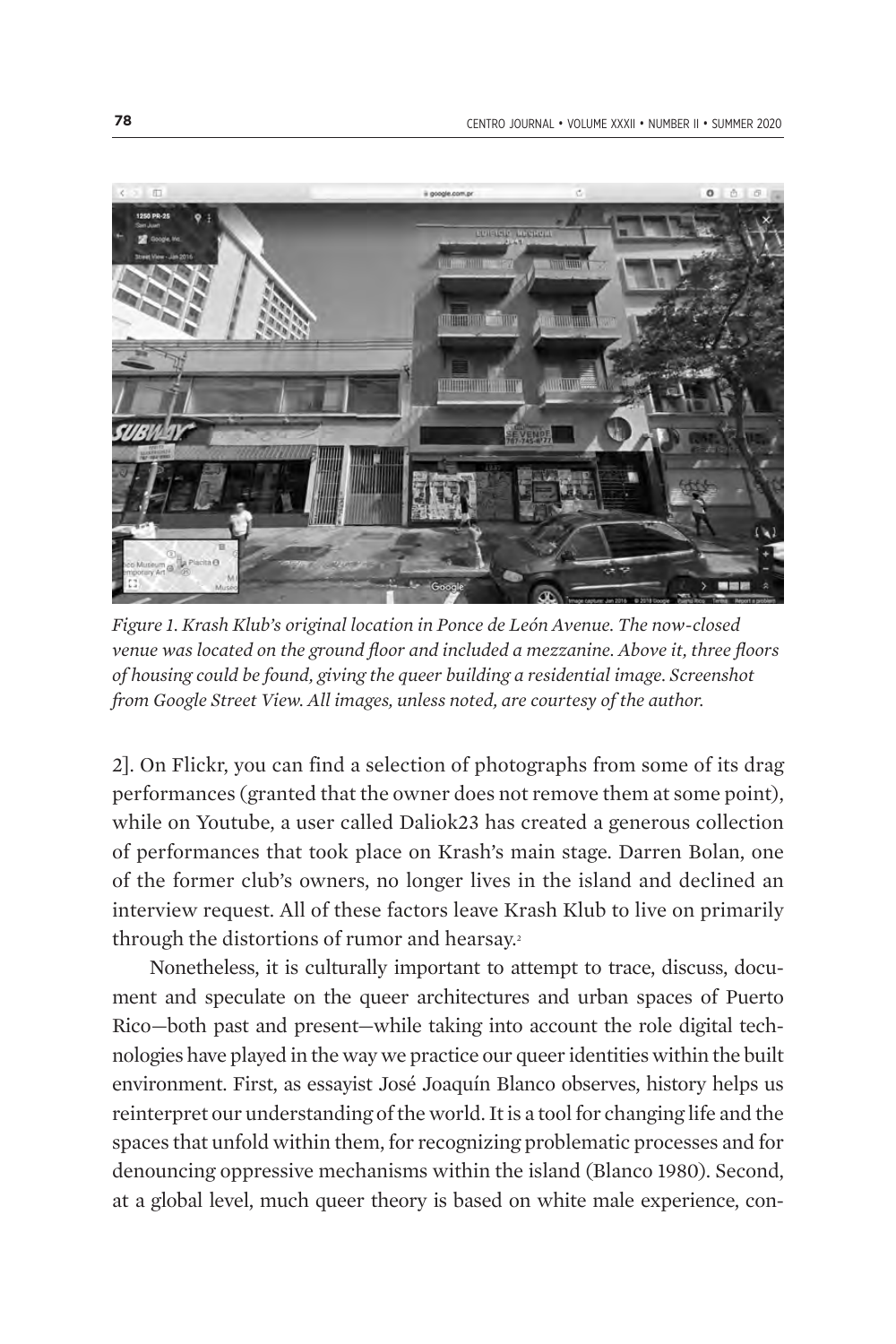structed largely after a North American and Eurocentric scope (Ingram et al. 1997, 7). The inclusion of non-European and non-white populations is urgently needed within queer spatial theory to be able to discuss the broad spectrum of queer practices that take place in cultures, cities and spaces all around the world.

Lastly, exploring how digital spaces such as Grindr relate to Puerto Rican queer culture and spaces becomes key to understand how contemporary Puerto Rican queerness is being expressed, practiced and performed in the island. As sociologist Marysol Asencio asserts, "We know little about how Puerto Rican gay men perceive and negotiate their gender and sexuality in the face of these heteronormative ideals and expectations…. […]. In fact, we have limited empirical re-



*Figure 2. Various websites announced how to get to Krash, its opening times, telephone number and club reviews. Very little else has been left recorded or documented. In this screenshot, the venue is announced as closed.*

search on Puerto Rican gay masculinities and sexualities in general" (2011, 336). In contemporary society, it would be remiss to ignore the role smart phones, mobile apps and digital social networks play when conducting research into gender, sexuality and the places in which they unfold. My approach is to create a critical reading of Grindr's interface, addressing its design in relation to the wider queer culture in Puerto Rico.

Cultural geographer Gillian Rose (2015) proposes that to understand interfaces we require a certain knowledge of spatiality. Reading, analyzing and critiquing digital interfaces allow researchers to offer interpretations of digital culture expressions and how these permeate into offline practices, behaviors and spaces, while a spatial reading of Grindr's interface design gives insight into how users deconstruct and reconstruct their identities to be able to fluidly navigate between offline and online contexts. Here, the work of postmodern literary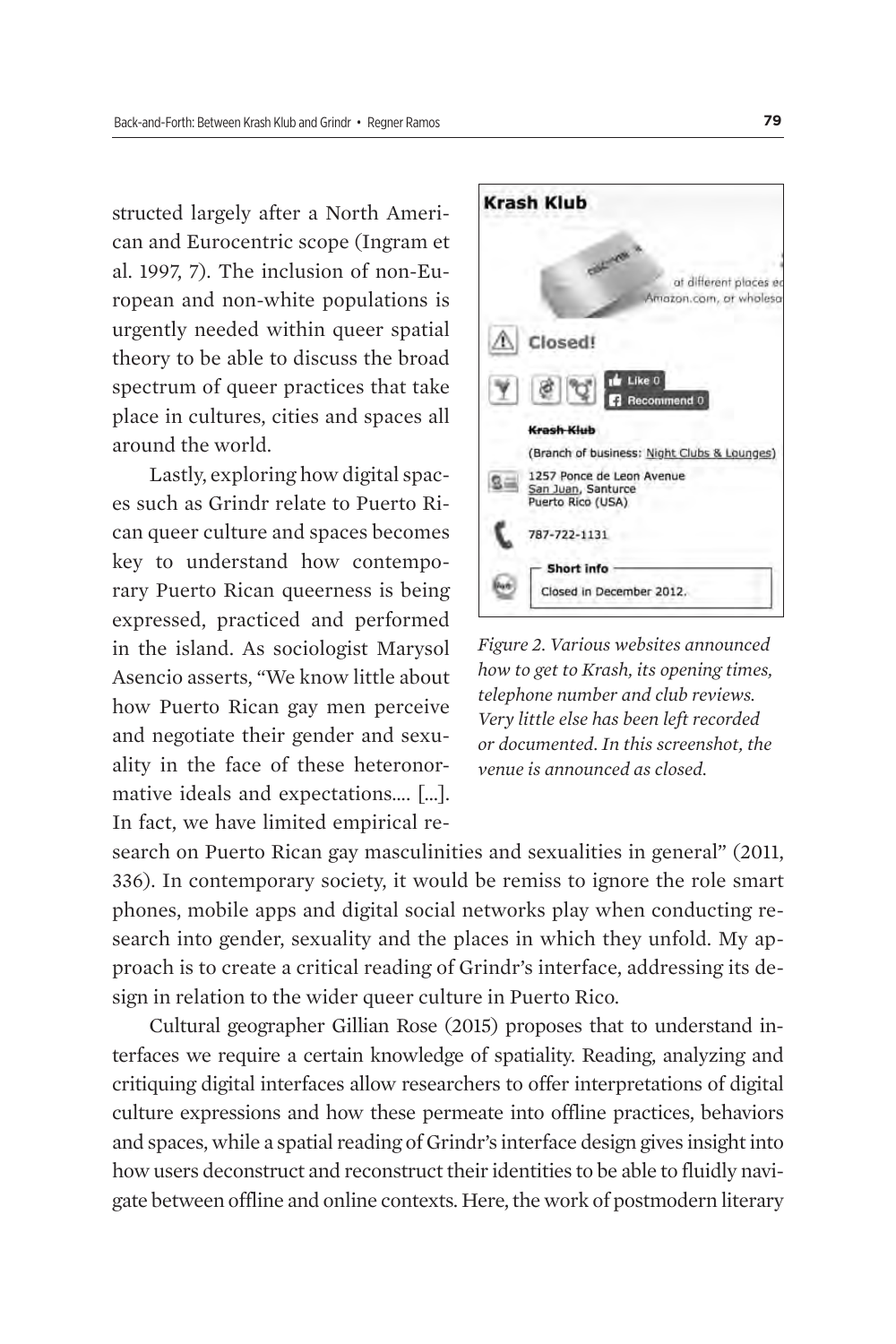critic N. Katherine Hayles in *My Mother Was a Computer* (2005) is particularly relevant. For Hayles, there is no distinction between technological processes and the body. Instead, both are mutually responsible for shaping each other—as opposed to thinking about technology as a substitute for humans. In my work, reading Grindr's interface through a critical description of the space of Krash Klub offers me a way to address and contribute to a much-needed discussion on how queer identities experience and give way to alternate constructions of space in twenty-first century Puerto Rico.

We have to acknowledge that in Puerto Rico, the internet has provided a group of queer individuals that are encouraged—and at times forced—to live closeted lives, to explore unconventional ways of finding each other and creating communities within the island as well as outside of it. In other words, because there has been a historical placelessness<sup>3</sup> within the Puerto Rican built environment for gay or queer individuals, with the arrival of the internet, queer individuals have spatialized through cyberspace, thus making queer networking sites such as Gaydar, Adam4Adam and Grindr extremely popular—albeit at different points during the last 15 years.

These dating networks have often been used as spaces to set up potential hookups, as alternate spaces for cruising (*ligue*)—the practice of walking or driving around spaces to find sexual encounters with other men—and Grindr has arguably been the most successful out of all them by virtue of it being a free, downloadable GPS-based mobile app rather than a web-based platform. A phenomenal piece of technology in contemporary culture, Grindr is used in 192 countries by a reported 2.97 million users, according to reports on Grindr's website back in July 2013. In fact, the app has been so successful that in January 2016, Grindr—valued at \$155 million—sold 60 percent of its share (\$93 million) to a Chinese gaming company, according to *The New York Times* (Isaac 2016). Instead of having to log in via a computer, Grindr is used on-the-go on a smart phone screen, and this has positioned Grindr as a popular, digital alternative for cruising for sex. As a result, the app is charged with social stigma, often associated with immorality, drug-use, drug distribution and promiscuity. Although there are many positive uses for it as well—such as for finding housing (Shield 2017), as a form of tourism (Vorobjovas-Pinta, 2017) and for research recruitment (Burrell et al. 2012)—the topic of cruising practices and sexual hook-ups on Grindr is a recurrent re-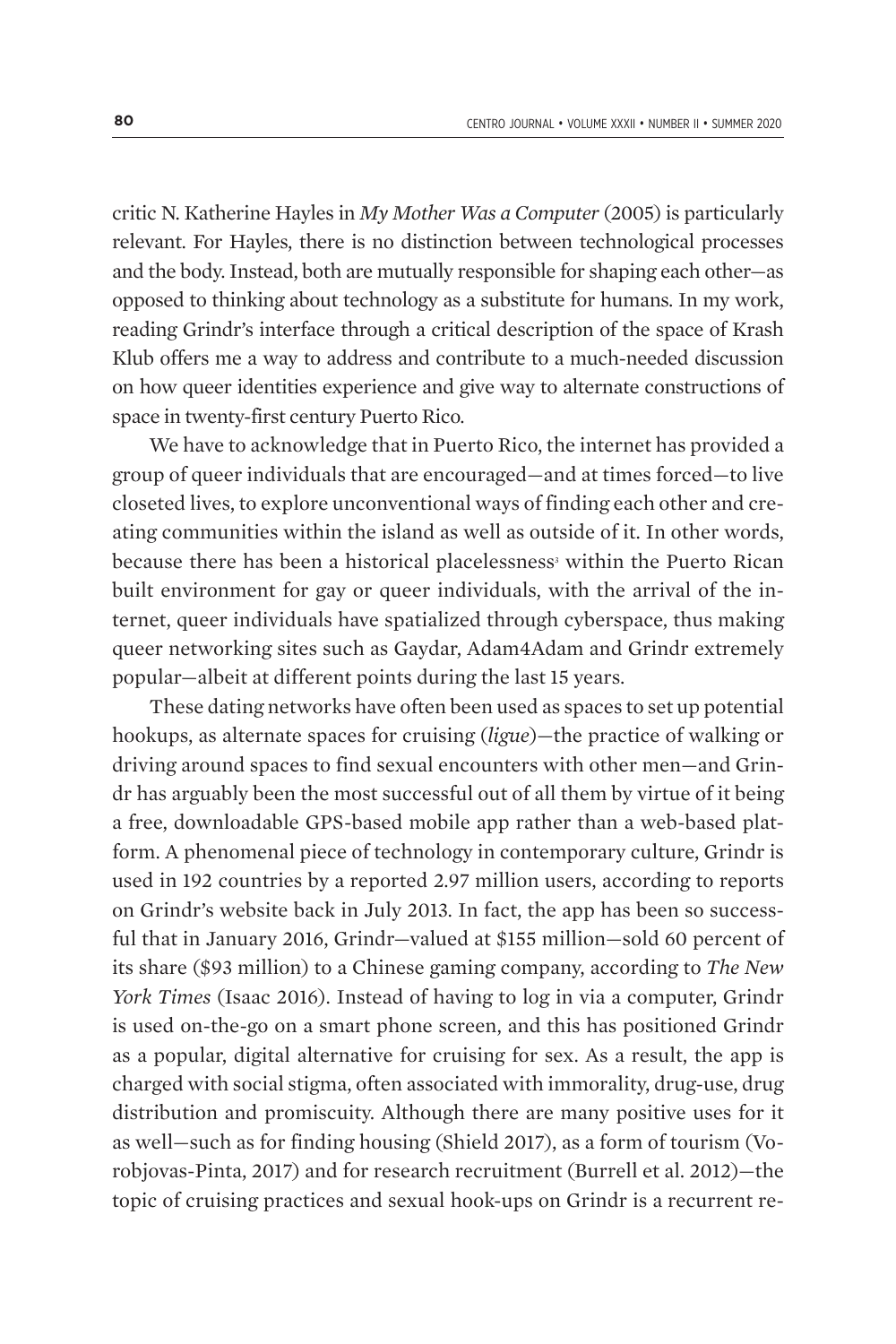search topic (Souza Coto et al. 2013; Rivière et al. 2015; Licoppe et al. 2016; De Simone 2016; Brennan 2017; Ramírez García 2017), and today's media has overemphasized the hook-up aspect of it in such a way that analyzing Grindr from a sexual perspective borderlines on repetitive (Woo 2013; Winetrobe 2014; Fielding 2016; Ball 2017). Admittedly not enough of it has been written from a Caribbean perspective, nor has it been intellectually and rigorously studied within the island of Puerto Rico. However important it is that we fill in these gaps within the production of knowledge, solely focusing on the sexual aspect of Grindr limits the scope in which the app can be problematized and discussed. I propose that the material qualities of the interface, the way that the app has been designed and the company's branding offer original and compelling perspectives into how Grindr has defined and shaped our contemporary queer culture, not just sexuality.

When Grindr launched in 2009, its logo featured a black, skull-like mask over a vivid, orange background [Figure 3]. When you tapped on the app to launch it, the logo appeared on the screen with the words "Get ready to

Grindr"; the presentation felt like a cautionary disclaimer or an omen intimating you were about to enter someplace evil. Also, back then, I was using Grindr on iPad, so the sheer size of the screen, the advisory wording, the overwhelming brightness of the color orange and the rough, black skull made Grindr unnecessarily intimidating. The logo felt overtly masculine, like it was trying way too hard in an attempt to separate itself from the stereotypical image of gay men—what in Puerto Rico has been contemptuously and problematically been called *las locas*. Grindr's logo reminded me of the skull on a pirate ship's flag, as well as the symbol I vividly remember seeing printed



*Figure 3. Grindr's original branding from 2009, featuring a bright orange background and its skull-like logo.*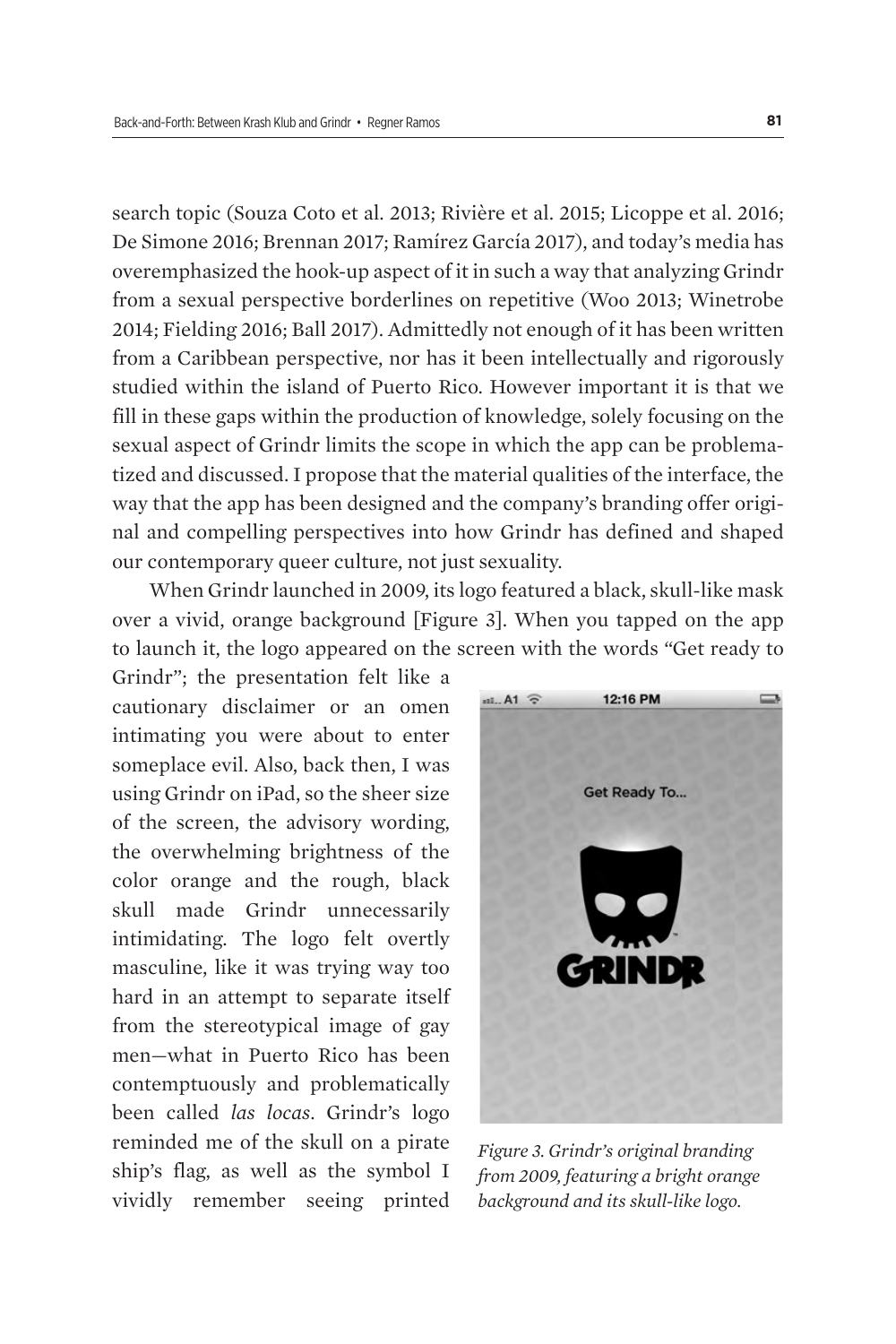

*Figure 4. Grindr's redesigned logo is now a more stylized, softened mask.*

on animal poison when I was a kid. Neither made me feel comfortable. They only gave me the impression that Grindr was something dirty and that I should be embarrassed about using it—as if discretely walking up to Krash did not make me feel dirty enough; as if I needed to be further reminded of how tarnished we nonstraight individuals are. And by a gay app no less.

Now, though, Grindr has muted its orange color scheme down to a deep, warm yellow. It has also redesigned its logo to make it look less like a skull and more like a contoured, stylized mask [Figure 4]. It's smoother and less aggressive, while still maintaining its air

of mystery. Initially, according to an interview with Grindr's creator Joel Simkhai, his intention was to not label Grindr as a gay app, but rather as "a tool for men to meet men" (Salerno 2015). Simkhai continued by stating, "We're mixing people up together, a bit of a social stew. It is a little bit rough—not to mix, but to grind." For its branding, he reportedly wanted something rough and masculine so that it could be about anything, not necessarily about being gay. But Grindr proved that try as they might, it was not about *anything*, it was an app primarily used by *gay men*—and not just *any* type of gay men.

Grindr's aggressive interface design was designed to steer away from the glossy, flashy stereotypes of homosexuality, but it is by no means an app that promotes the brawny, ruggedness associated with hyper-masculinity. The men who are considered most desirable on Grindr are usually clean, athletic, well-groomed, with soft faces. On the app, the most desirable men are reminiscent of the models in fashion shows and magazine ads. With this particular type of standard of beauty it makes sense that Grindr softened its logo—that they went from aggressive skull to alluring masquerade.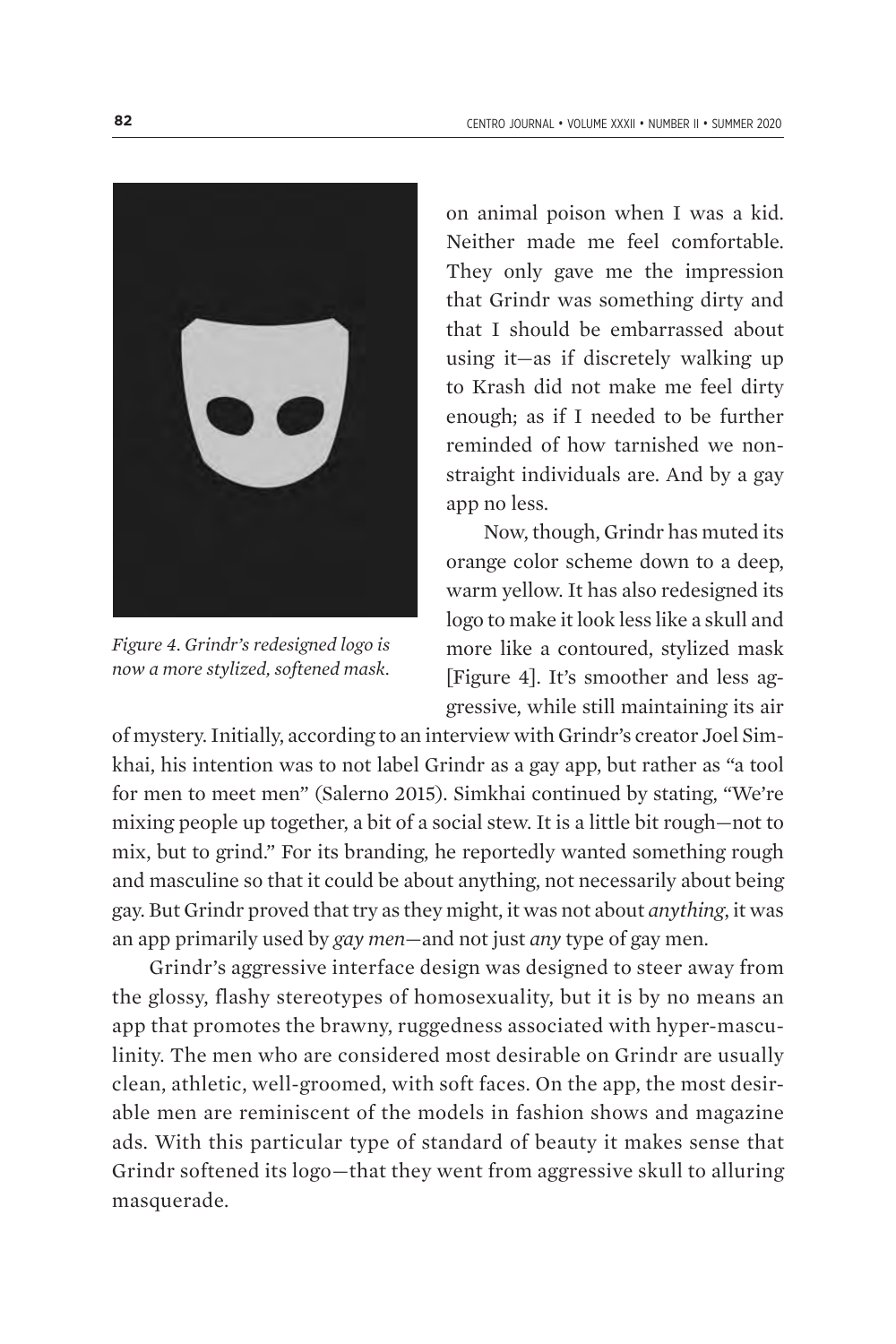Images—such as a graphic of a mask—are not apolitical, they are loaded with meaning and suggested intentions, they make references to sociocultural contexts and transmit messages (Mitchell 1986, 1994). The Grindr mask, therefore, is not simply a *logo*. It acts as a spatial marker for the digital threshold being crossed. In other words, the mask, displayed on the screen upon launching the app, marks the boundary between a user's physical identity and their digital one. Floating on its own over a charcoal grey background, the mask stimulates multiple readings and interpretations. Firstly, it references a disguise as the user enters a space heavily charged with non-straight sexuality. It gives the Grindr guy a shield from onlookers in a way that is not possible in a physical space such



*Figure 5. The redesigned Grindr loading screen features a dark grey background with its mask outlined in a lighter shade of grey. As it loads, a streak color traces the contour of the mask before finally lighting up and launching the app.*

as a gay bar. There, on Grindr's screen, in the privacy of this digital dark room, a user can put on their mask and keep walking.

Second, and perhaps most important, the mask encourages those individuals who do not actively identify as gay, bi or queer to enter Grindr and look for other men—whether for sexual purposes or others. The floating Grindr mask on the app's loading screen is a product of a minimalistic, sleek design decision that's further strengthened by the fact that the mask is not solid, but *outlined* in grey. As the user waits for the app to load, a vivid streak of color traces the contour of the mask's outline, becoming fully colored once the app has finished loading [Figure 5]. And so, the dull, inactive mask lurking in the dark room comes to life, acquiring color when a Grindr user taps on the app's icon, and digitally puts it on. It really is quite beautiful—the pirates and rat poison are nowhere to be found.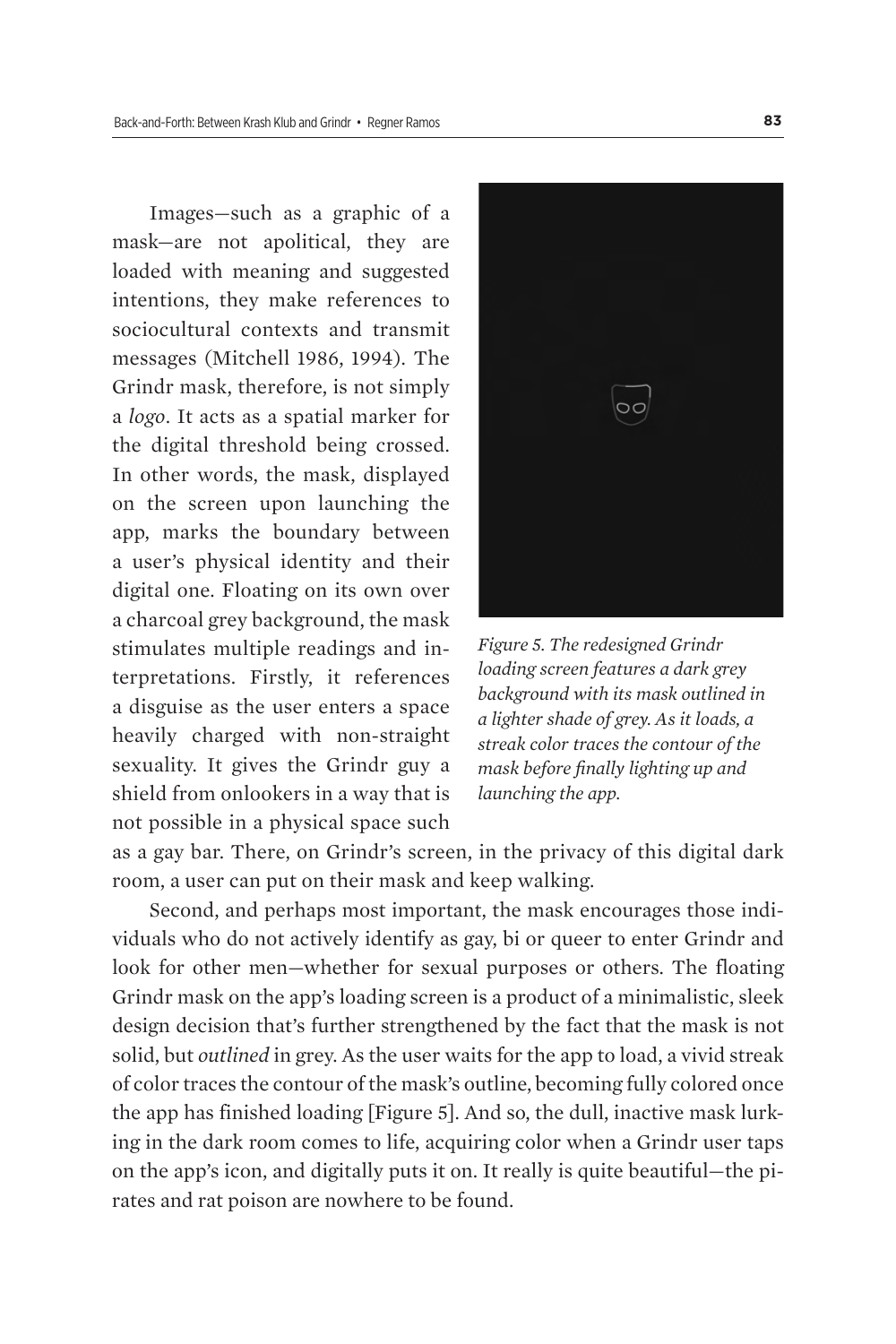From these interpretations of its design, Grindr's mask suggests two things: that we can put it on and be whoever we want to be on Grindr, or that we can take it off and be our true selves. In this sense, a problem arises: the presence of a mask is still an explicit reaffirmation that with homosexuality comes, first, a sense of hiding, and, second, a need to portray a *certain* appearance—something which is particularly problematic in an island where *machismo* still abounds, even from within the LGBTQ community (Ramírez 1999; Ramírez et al. 2003; Asencio 2011). In fact, the company's official website stated in 2012, "Grindr is quick, convenient, and *discreet*." Whether Grindr's branding is intended to reappropriate society's negative labels and give them a positive spin them through the use of irony is anybody's guess. However, the relation between discretion, secrecy and hiding one's identity has strong links to the historical oppression of the LBGTQ+ community and to its spatial repercussions. According to architectural theorist Aaron Betsky, in North America:

The only thing that distinguished many gay bars until the 1970s (and still sets them apart from straight gathering places in many small towns) was a sign that announced a name. The only way queer men often know to go into such a space is through an invisible spatial network, that of rumor and hearsay, which is sometimes codified in gay travel guides. The entrance is often in the rear, to allow greater degree of anonymity. The queer bars wear a mask that only fellow wearers can read. (1997, 159)

In Puerto Rico, prior to the internet, gay spaces were often advertised in LGBTQ newspapers and publications such as *Caribbean Heat*, *PR Breeze* and *Pa'Fuera!*, because these spaces were often hidden in plain sight. Krash, which was a child of the Nineties, was slightly different, however: the entrance to the club was right on Ponce de Léon Avenue and its signage explicitly stated it was a gay space. However, from street level and judging from the building's appearance, it was difficult to tell that this was a nightclub.

In architecture, the word 'typology' is used to create a general taxonomy of building types, sorted by their functions—i.e., museum, airport, church, school, retail. Typologies usually share common architectural and spatial characteristics that help visitors, users, and citizens identify the building's use without having to read its signage or entering it to know what it is—for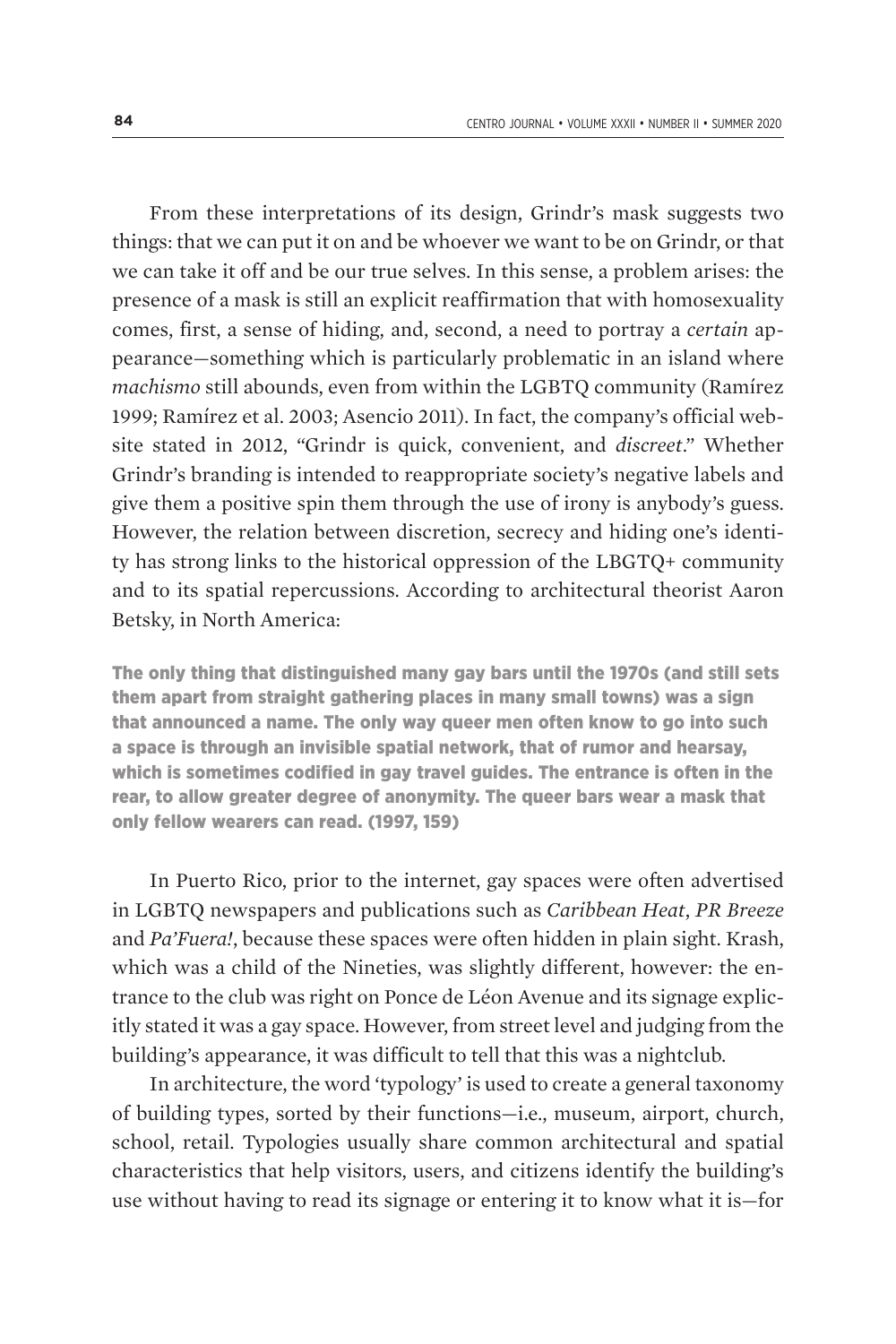instance through the use of towers with crosses, in the case of a church. Typologically speaking, buildings use their spatial organization and their formal elements to convey a message, to act as their own signage. Krash's sign was not lit, nor was it written in bold, punchy letters. Instead, it resembled an ordinary banner which was difficult to read at night by drivers zooming by because of its size, the fact that it was dark and because the avenue is transited by cars at moderate speeds. Also, typologically and architecturally speaking, the fact that the facade was composed of various balconies on each of its top three floors—giving the impression it was a residential building helped give Krash somewhat of a dual identity: a club hidden by domesticity. Krash certainly was not and is not the only gay club in Puerto Rico to typologically act as a hybrid. This is something to do with, primarily, the fact that these spaces are appropriated and transformed for queer use and nightlife they are not designed for these uses prior to their construction.

Queer culture has always been rooted on this back-and-forth negotiation between discretely coded spatial boundaries. Prior to the Internet—with the exception of visiting gay bars and clubs—finding another man to have an encounter with heavily depended on urban and architectural spaces that were "misused": parks, beaches, public restrooms, alleys and even the restroom at the University of Puerto Rico's library at the Río Piedras Campus, *la Lázaro,*  are common sites for cruising. Knowing *where* these misused, queerly appropriated spaces were and being-in-the-know that they were used as cruising spots was essential (Turner 2003; Laureano 2016).

If we revert to a pre-twenty-first century Puerto Rican reality—where being gay could send an individual sent to jail, get them fired and/or physically assaulted—these spaces were the lifeblood of homosexuality and queerness. Although gay culture is commonly portrayed as being amoral and sexually charged, it's important to take into account that spontaneous, sporadic sexual encounters were one of the very limited ways to practice a non-straight identity; in-the-moment relationships and exchanges allowed individuals to partake in acts of desire, and then return to their daily lives.

Today, Grindr has changed the way that men meet by translating this act of looking and *wanting to be found* onto a digital space. At the tap of an icon, Grindr subverts the heteronormative, coding of a space—urban or domestic—by overlaying a queer space over it. Secretly and discretely, Grindr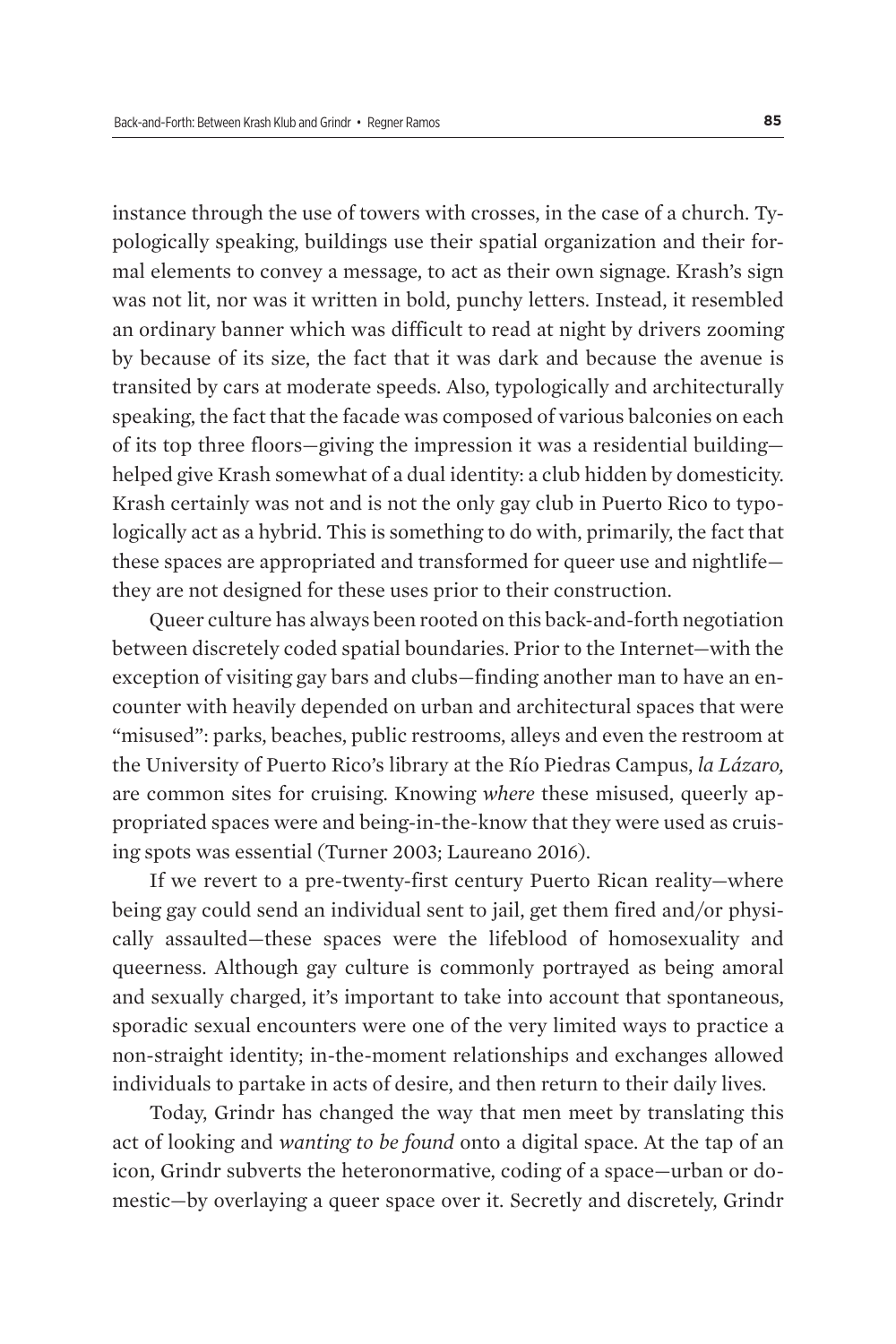

*Figure 6. Promotional image of a typical Grindr screen, with a grid of profiles arranged from closest to farthest. Image courtesy of Grindr.*

users are able to navigate back and forth between the physical and digital spaces by virtue of a mobile screen, easily finding others while also allowing ourselves to be found. So when you consider that historically queer men have always been forced to perform their identities clandestinely—homosexuality is still a criminal offense in 74 countries (and punishable by death in Sudan, Iran, UAE, and parts of Nigeria, Somalia, Syria and Iraq, to name a few)—Grindr is, in itself, an urban marvel. Encouraged by society to hide our non-normative identities and punished by the island's legislation until 2014—or at the best of times, to not ask, not tell—the mere act of finding others like us has been a major hurdle in most of our individual processes of self-acceptance, as much as it has been one in the LGBTQ community's history. For centuries, as a way around this, queer people have appropriated symbols to signal their identities to others in-the-

know, such as through handkerchiefs, the rainbow flag or the pink triangle a testament to the immense difficulty in not just locating, but in recognizing other queer people. Grindr changes this.

On Grindr, each user turns on the app anywhere, any time, to display a spatially limited network of other men: the closest hundred users to them [Figure 6]. Despite Simkhai's initial apprehension at branding Grindr as a gay app the truth is that Grindr remains an app mostly used by gay and queer men who were (and are) unaware that the app was *not* in fact a gay app. For many of Grindr's users, homosexuality is the norm—it always has been. In the space of Grindr each user is boxed into the category of "gay" or "bisexual" due to *association—*a term I borrow from Erving Goffman.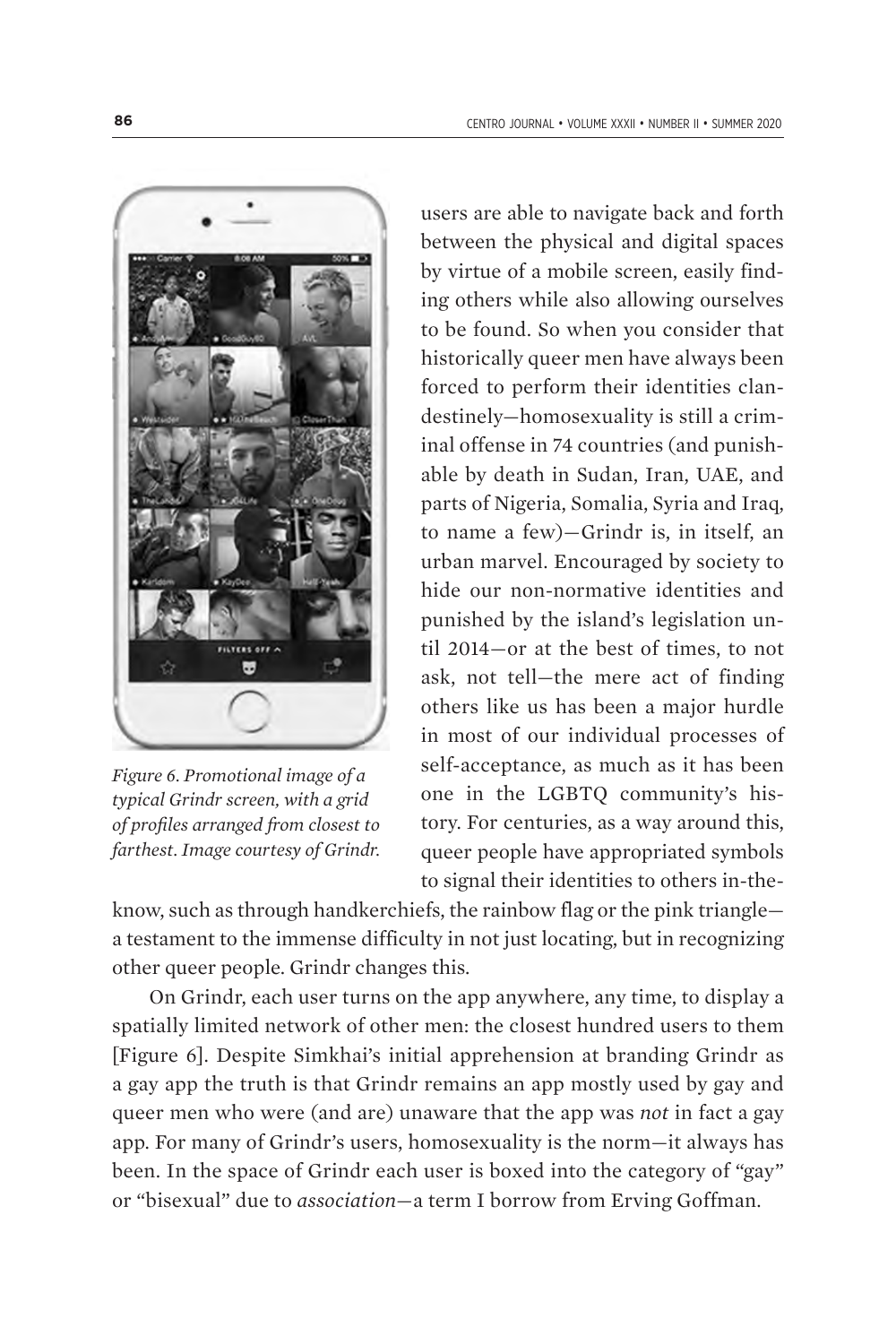In *Stigma: Notes on the Management of Spoiled Identity* (1963)*,* Goffman discusses "stigmatized" identities, ranging from a person with a physical deformity to someone with a stammer. He does not focus on sexuality, but I have certainly found it helpful when thinking about Grindr, particularly because Goffman claims that "the social identity of those an individual is with can be used as a source of information concerning his own social identity, the assumption being that he is what the others are" (1990, 64). In other words, who we surround ourselves with plays a part in how other people see us. However, sexual difference on Grindr is reverted—those who are not queer are seen as non-normative.

Spaces in the city don't work like this. During the 2000s when I frequented the club, the straight men and women who visited Krash didn't necessarily get labeled with *our* sexual identity; straight people weren't assigned Krash's sexual coding—though this might not have been the case throughout the club's entire lifespan. However, whenever someone goes on Grindr, the users displayed on the grid automatically challenge and reverse heteronormativity in a way that a gay club cannot—in turn, they become marked, or "stigmatized," as Goffman calls it. Because of this spatial stigma related to sexual identity, Grindr helps identify—and at times misidentify—other men without the need of any verbal affirmation. Instead, the spatiality of Grindr and being seen there, signify a particular intention: a desire to be found or to find others. Courtney Blackwell and Jeremy Birnholtz (2014) discuss this through what they call a "co-situation," arguing that co-situation collapses or erases contextual cues about normative behavior.

Spatially speaking, misidentification occurs in the app because users do not *accidentally* walk into Grindr—even if somehow a user downloads it by mistake, they still need to create a profile linked to an email address and password. Yes, queer spaces are still often hidden in plain sight and kept secret, but even so, straight men could inadvertently walk into one by mistake. During the 2000s, from the outside of Krash, for example, there was no ominous "Get ready to Grindr" equivalent—though it's important to clarify that through parts of its years, Krash enforced strict admission policies solely for LGBTQ people, meaning that any straight visitors may not have been admitted and, if caught inside partaking in heterosexual affections, could be expelled from the premises. Inside it, however, Krash was a whole different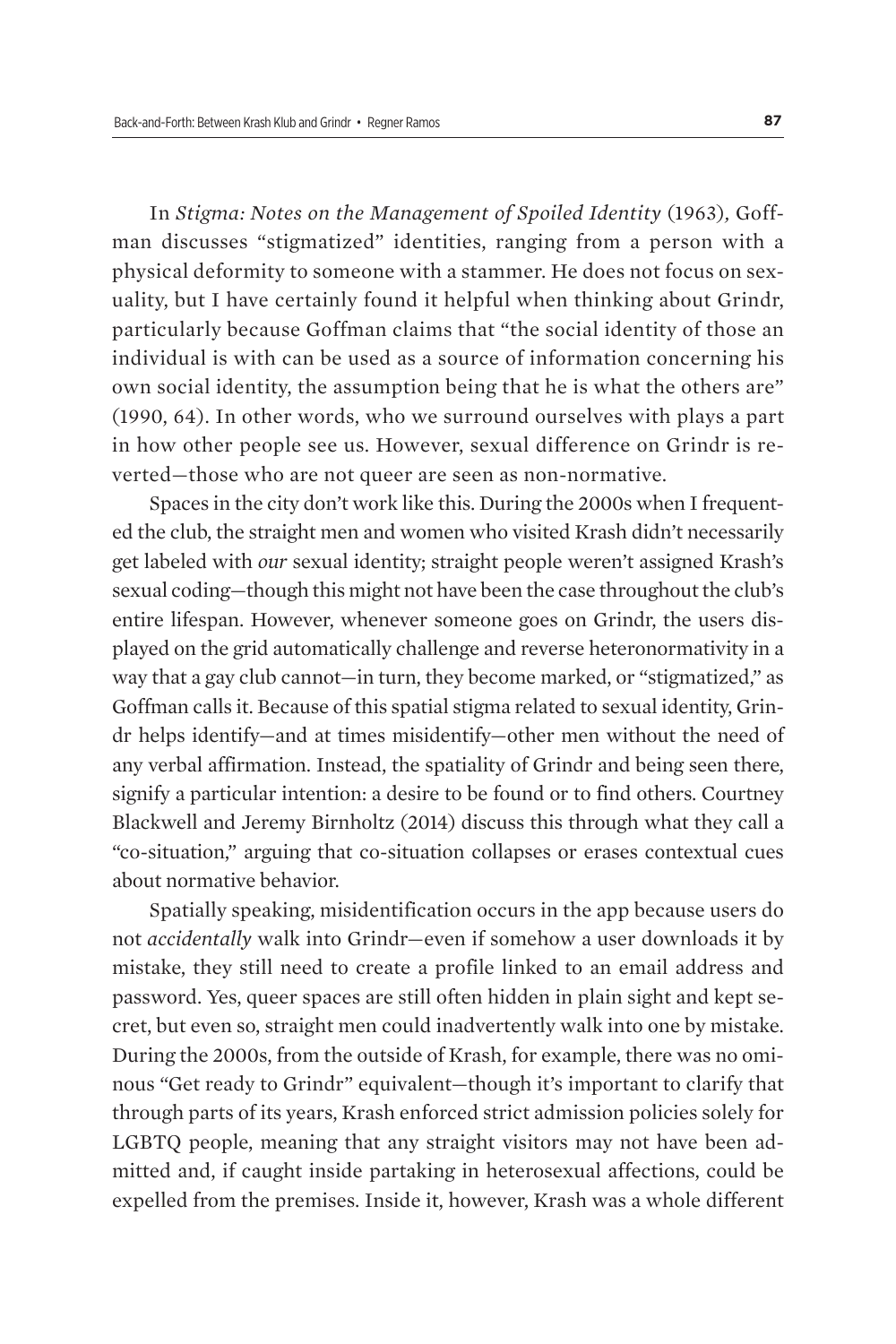

*Figure 7. Miss Lajas Krash 2010, Lineysha Sparks, performing at Miss Krash 2010. Image courtesy of activist and journalist Samy Nemir. Reprinted by permission.*

matter. While the outside appearance provided a domestic cloak, the interior space was a complete surprise.

Going through the very limited pictures that show the club's interior, I came across an image of a drag contest taking place on Krash's stage. There, all eyes on her, a drag queen dressed in bright yellow feathers and a Big Bird headpiece [Figure 7]. As a close follower of Donna Haraway, the humor of the image—this was a man (perhaps) performing as a woman, performing as a bird that was performed by a man—was not lost on me. This stage played an important part in Krash's interior architecture because it was one of the spatial features designed to showcase the male body, for men to be looked at. The stage was of generous size, and Krash, being a double-height space, featured a mezzanine level along all its perimeter. This allowed a greater degree of visibility, where men could stare at others from above, and vice versa, creating more opportunities for men to be seen, meet and interact. It also allowed a larger crowd to congregate in the space by increasing its usable square footage area [Figure 8]. Betsky comments that these interiors facilitate social relations within the group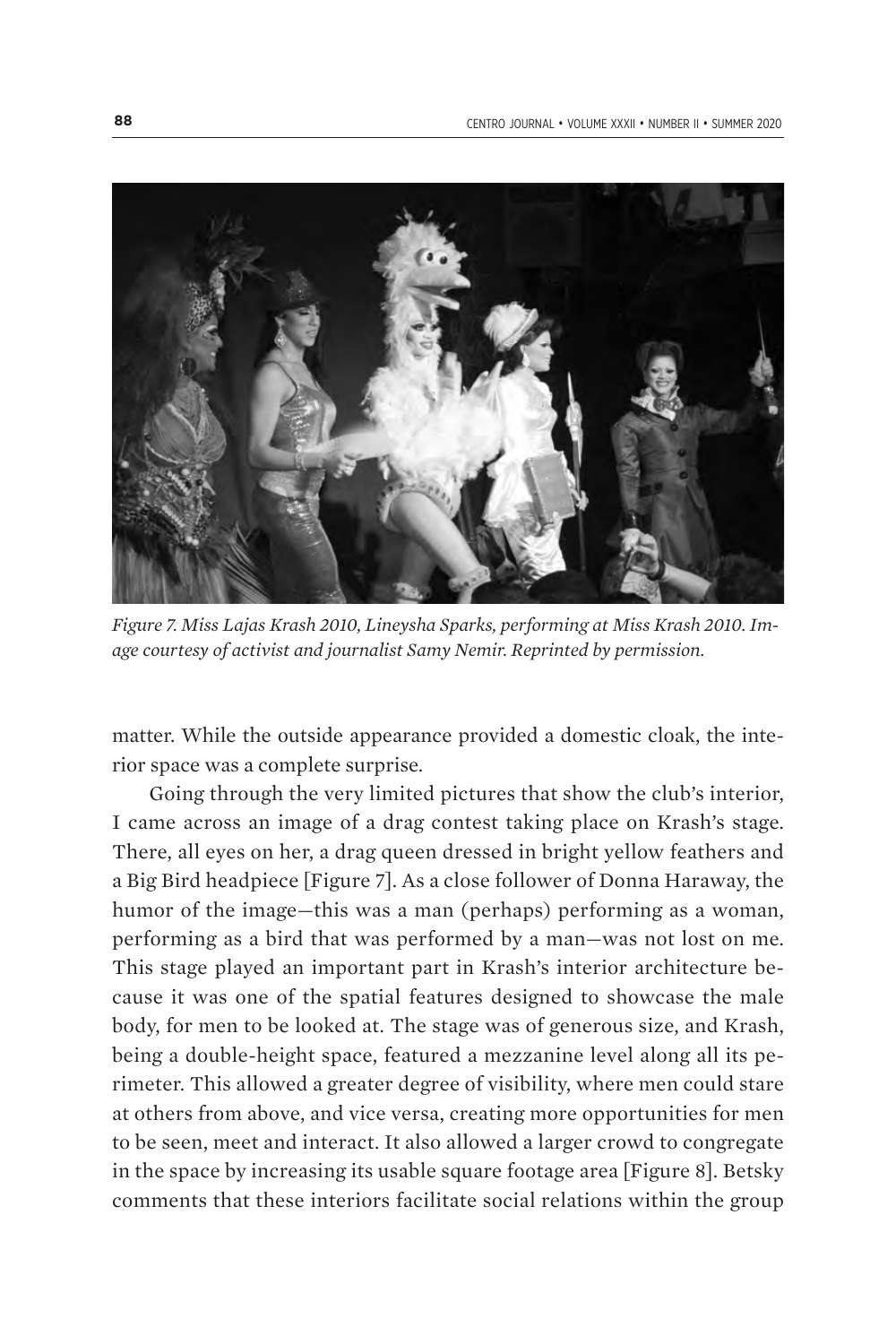

*Figure 8. The mezzanine at Krash Klub inceased the venue's usable square footage. It also allowed greater visibility for its visitors to be seen and to see each other, as well as the stage performers. Image taken the night of Miss Krash 2010, courtesy of activist and journalist Samy Nemir. Reprinted by permission.*

by using mirrors and stages to allow the inhabitant to display himself or herself, but also throw together queer people in social relations that do not directly rely on sexual acts. (Betsky 1997, 143) Architecturally, mirrors are useful in spaces for a few reasons other than being decorative—they make interiors appear bigger and they maximize illumination, for starters. Though I do not recall any mirrors in Krash, it has been a strategy used currently, in particular in San Juan's most popular gay club located in Santurce: Circo Bar. With the bright, flashing lights in the darkness of a club, mirrors allow the physical space to virtually extend itself, multiplying the amount of people inside it—the reflections creating the illusion that the club is more popular, busier, livelier than it might be, while also maximizing the chances of seeing and being seen by others.

Grindr borrows these characteristics by arranging users within their respective profiles, displayed neatly in an orthogonal grid of the nearest hundred users in order of proximity, even when they are not all online at the same time. Online users are marked with a small green dot on a corner of their profile, while offline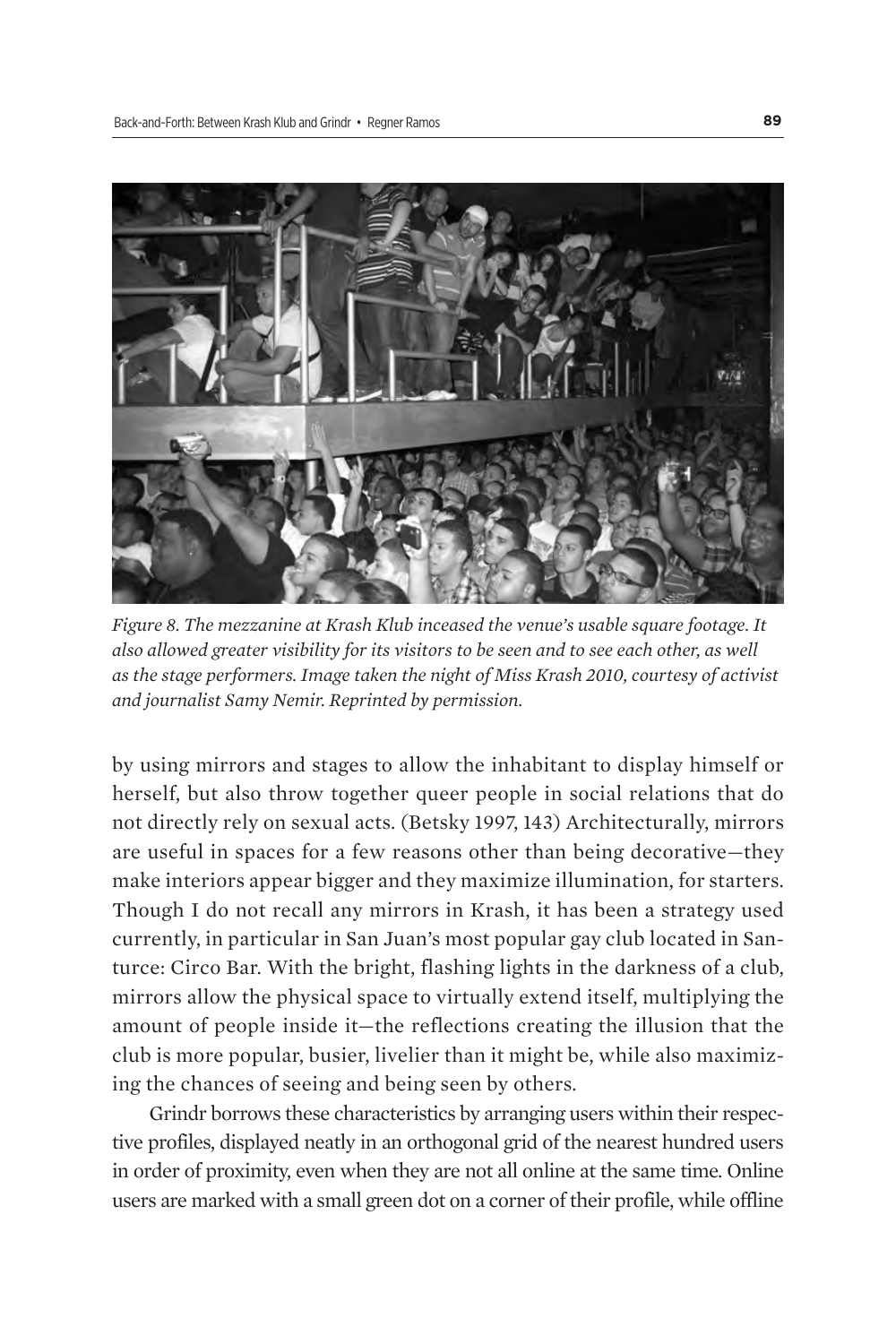users are marked with a grey dot. Although Grindr is meant to show users who are nearby—bringing people together through spatiotemporal synchronization on its grid—there is a quality in the software itself that provides a time lag: when a Grindr user closes the application, their profile remains visible on the grid for a certain amount of time. Depending on the grid's saturation, a user will be visible on Grindr for a maximum of one hour after they have closed the app (Grindr displays how long ago the user was online). This means that even though the user may no longer be physically present in the space, Grindr still registers them as being present in the location they were last online at. Thus, whenever a user opens and closes Grindr, they leave an imprint in space, detectable by other users' digital devices via the Grindr app. In my work I call this "digital residue."

This invisible imprint makes a user's embodiment split into two: their digital embodiment is shown as present in a given space in the city, while their physical body is present elsewhere. Back in 2015, Grindr's website disclosed that Grindr users spend an average total of 54 minutes online a day, at various points of the day, out of habit. Part of the addictive nature of the app that makes users check it sporadically has to do with the digital residue. Because one's profile is visible for an hour after closing, it is possible that upon opening it again there might be new messages from users who—detecting you in your absence—have made contact before the time of expiry.

Digital residue enables spatiotemporally displaced bodies to come in contact with each other, increasing the number of potential interactions. Once the volume of online Grindr users increases in the particular zone or when the 60 minutes expire, the Grindr user disappears from the grid. A Grindr profile can also disappear off the grid before the 60 minutes are over, when and if a user opens the app in a new location; then, Grindr will update their location automatically moving the user from the previous location to the new one, showing that the act of Grindring is as physical as it is digital. Like the mirrors in gay clubs, digital residue is helpful to Grindr in a few ways. Firstly, it allows a greater amount of users to interact with each other—online users are able to see, "tap," favorite or message users who are offline. And, secondly, it gives users an impression of a saturated, competitive market—much like the optical illusion of seeing a massive, gay crowd by virtue of the mirror's virtual, reflected space.

Queer spaces are characterized by their ephemerality. True of Grindr as well, the queer space "appears for a moment, then is gone, only to reappear when the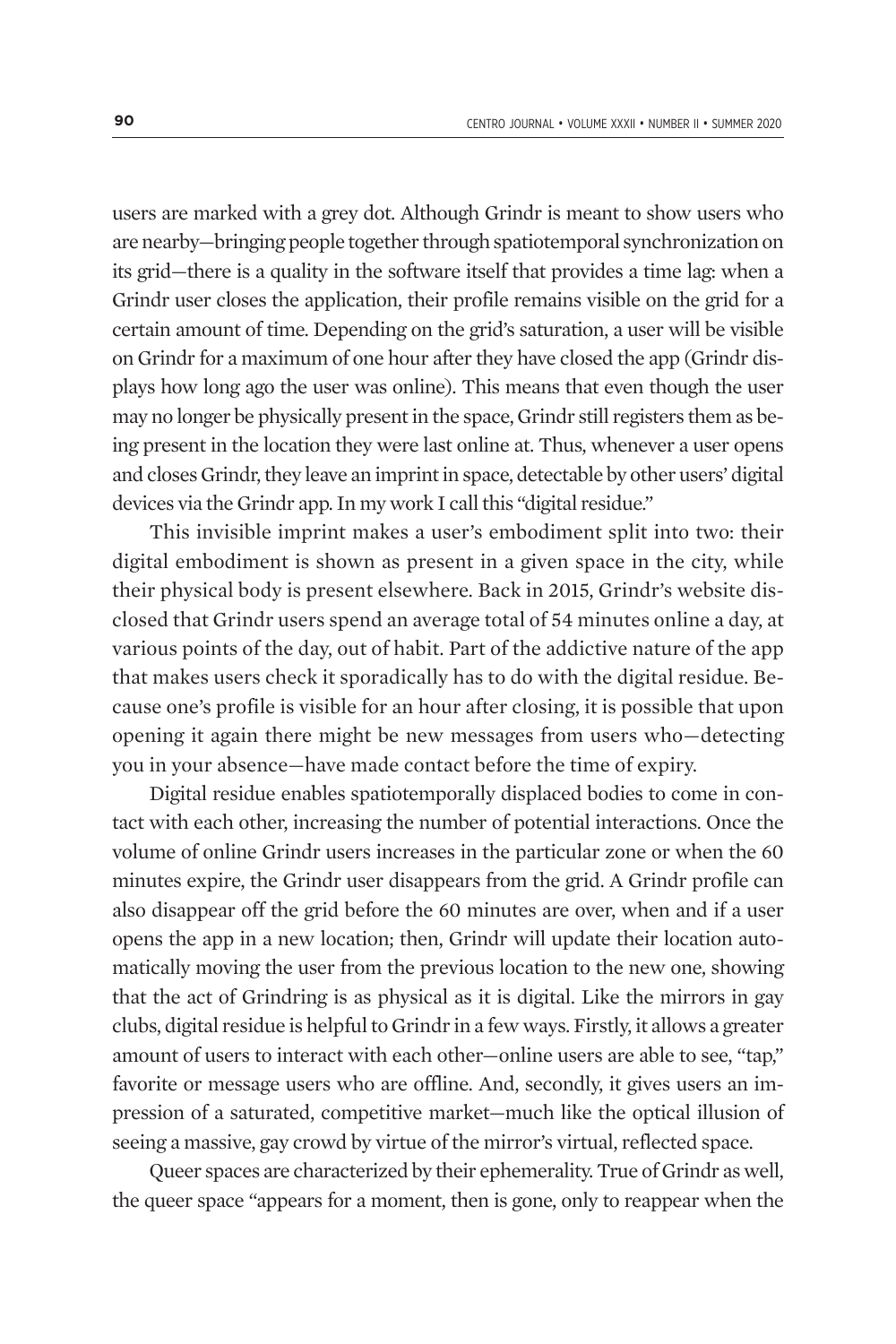circumstances are right" (Betsky 1997, 142). But differing to Grindr, men who visit queer spaces in the city are able to leave whenever they please, and with their departure, any trace of their presence disappears too in a way that is impossible to track on this mobile app. On Grindr, users cannot leave undetected, and although the app lists them as being offline, their urban history is recorded, exposed and displayed on the interface for a significant amount of time: in one hour, there are scores upon scores of users that might be able to see, favorite, contact, screenshoot or block a profile without the user ever being aware of it, thus compromising privacy. The gaze on Grindr is unidirectional. A user has no way of knowing when they have been seen or identified on the screen.<sup>4</sup> And although digital residue benefits some, it is a violation of privacy to others, leaving them vulnerably exposed to Grindr's stigma, echoing Goffman's claims, "More importantly, perhaps, he must face the unknown-about knowing, that is, persons who can personally identify him and will know, when he does not know they know..." (1990, 86). As a result, in Puerto Rico, the concern for privacy has resulted in a large percentage of profiles without a picture of the user—instead the profile picture box is left blank or substituted with landscapes, quotes or other images [Figures 9, 10, and 11].



*Figures 9, 10 and 11. Screenshots of anonymous Grindr profiles in Puerto Rico, in which users decide to not disclose their identities.*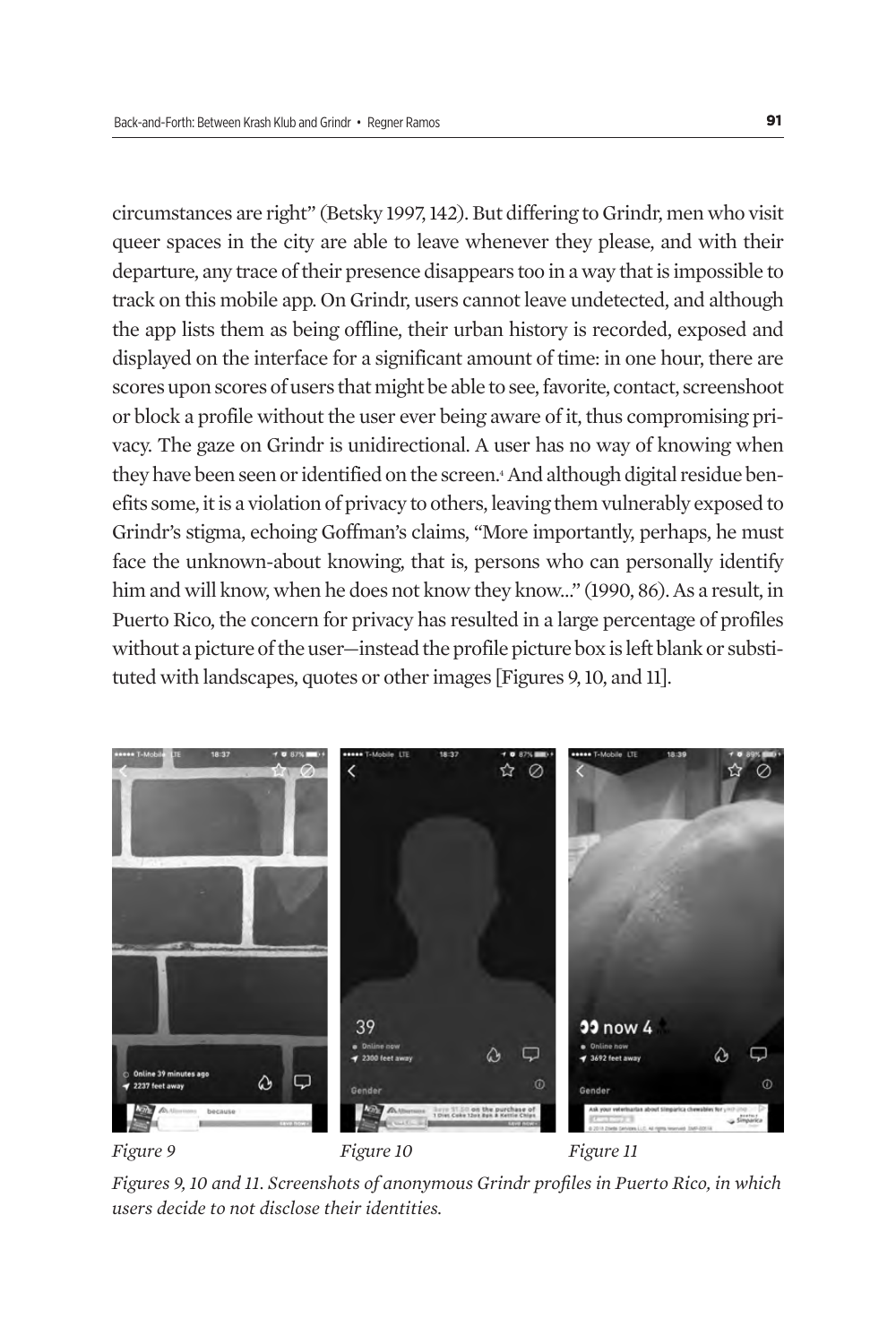These faceless profiles usually belong to men who for very many reasons choose not to show who they are. They choose to put the Grindr mask *on* to avoid being identified: some are married, in relationships, closeted, discrete, worried about being seen by family or coworkers; or they want to appear more sexually mysterious, live in homophobic places, are not confident about the way they look or are avoiding having their face seen, screenshot and shared over the internet. Grindr does not foster a safe space for its users. In fact, the app is notorious for how horribly men treat each other, especially for those who do not have muscular or toned bodies, and particularly if they are not white nor masculine.

Globally, cases of racism and marginalization can be seen in a surprising number of Grindr profiles, in which users write things like "no asians," "no older" or "no fems." "Not racist," a disclaimer will often read, or "Just not my preference." The issue has become so noticeable and problematic that in July 27, 2018, Grindr hinted at the launch of an initiative under the slogan, "It's time to play nice." They did this through a post on their Instagram account, and launched a teaser website with pink suede fabric as its background, with their logo floating atop. Next to the logo, the word "Kindr" [Figure 12]. On the Kindr landing page, as of September 2018, five vignettes allowed visitors to tap into hints at what Kindr will presumably set out to ad-



*Figure 12. The Kindr teaser website as of September 2018, displaying vignettes with audio clips narrating Grindr stories of racism, body-shaming, transphobia and other forms of marginalization.*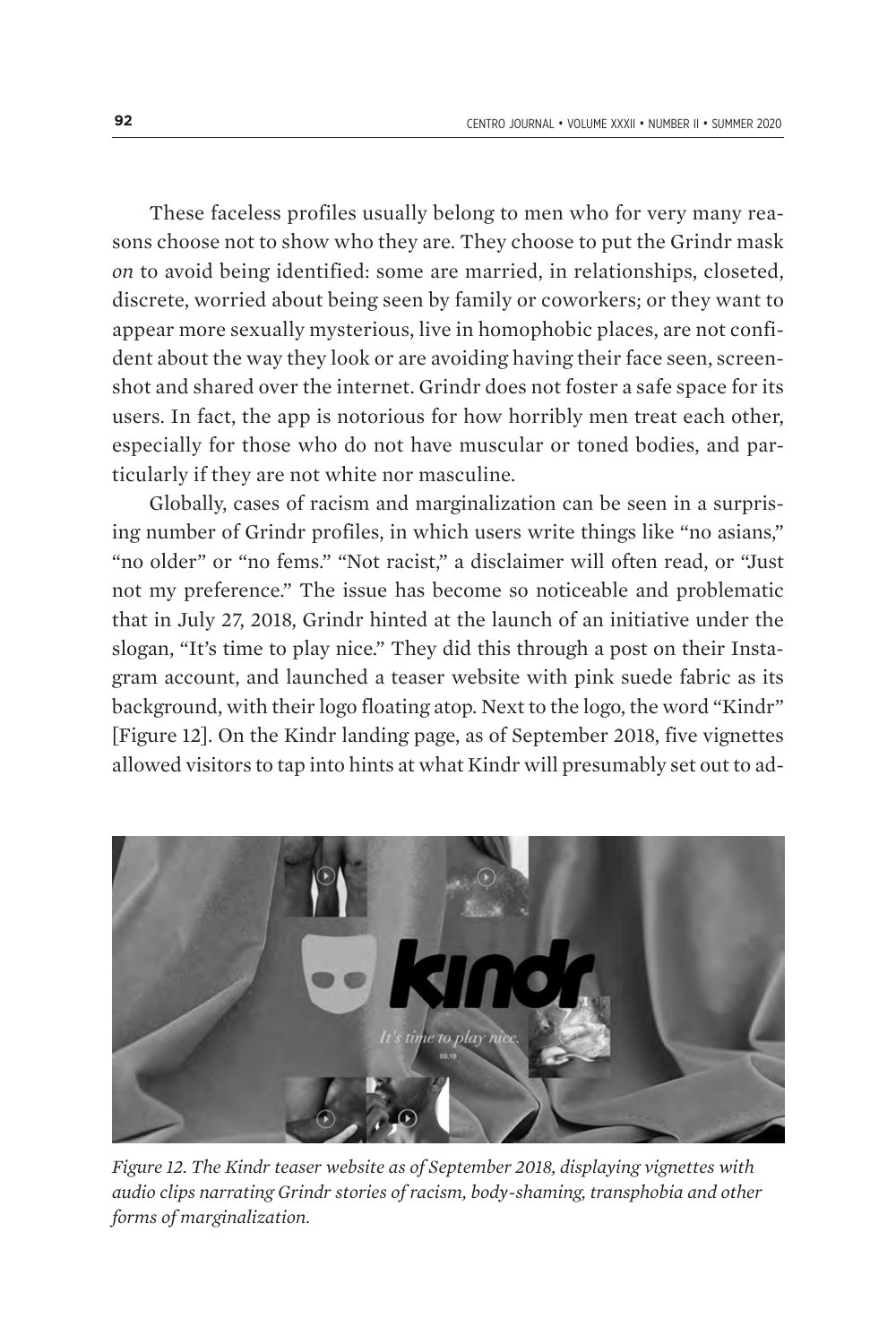dress. Among some of the phrases we could hear, Grindr included, "Do they give you shit because you're HIV positive?"; "If you don't fucking have a sixpack, you're not fucking getting laid"; "We're unpacking the issue of bodyshaming in the gay world"; "There's an anti-fem thing"; "What *is* the word masc [masculine]? Why can't you just be yourself?"; "When someone says something like, 'You know, I don't date black people—talk to all black people—that would be referred to as 'sexual racism.'" Today, Kindr has launched a series of episodes with influencers and public figures to talk about racism, body shaming, transphobia, HIV stigma and femme shaming. A campaign to attempt to increase understanding and respect between members of the Grindr community, along with revisions to the app's Community Guidelines, Kindr encourages users to "Report discrimination when you see it." Queer digital theorist Sharif Mowlabocus claims that Kindr in fact brings tension over the politics of moderation on the app. In his keynote lecture for the "Sites Queer: Technologies, Spaces, and Otherness" conference I organized last spring, Mowlabocus presented his research on Grindr and Kindr, stating that the initiative is a sort of digital cleaning "which falls disproportionally on the shoulder of black people, disabled people, queer people […] The job of tidying rarely falls on those who occupy positions of power" (Mowlabocus 2019). The problem with Kindr thus becomes that the targets become the ones responsible for cleaning up the mess; they are both the cause and production of a racist comment (Mowlabocus 2019).

Racism on LGBTQ dating and networking apps has become a subject of much discussion (Callander et al. 2012, 2015; Shield 2017, 2018; Winder and Lea III 2018). Media culture theorist Andrew DJ Shield, who conducts research with immigrants' use of Grindr in Copenhagen and their experiences with racial discrimination, argues that Grindr's interface overemphasizes the importance of the body, especially when these bodies provide "visible cues about a racial or cultural minority position, genderconformity, or disability" (Shield 2018, 150). In Puerto Rico, where the island's population is mixed in terms of skin color, the issue of *racial* discrimination is less obvious than cases of body-shaming, ageism and discriminating against effeminate men [Figures 13, 14, 15 and 16]. Scrolling through profiles, it is common to spot phrases such as "*no locas*" (no fems), "*macho pa macho*" (masc for masc), "*solo varoniles*" (straight-acting only),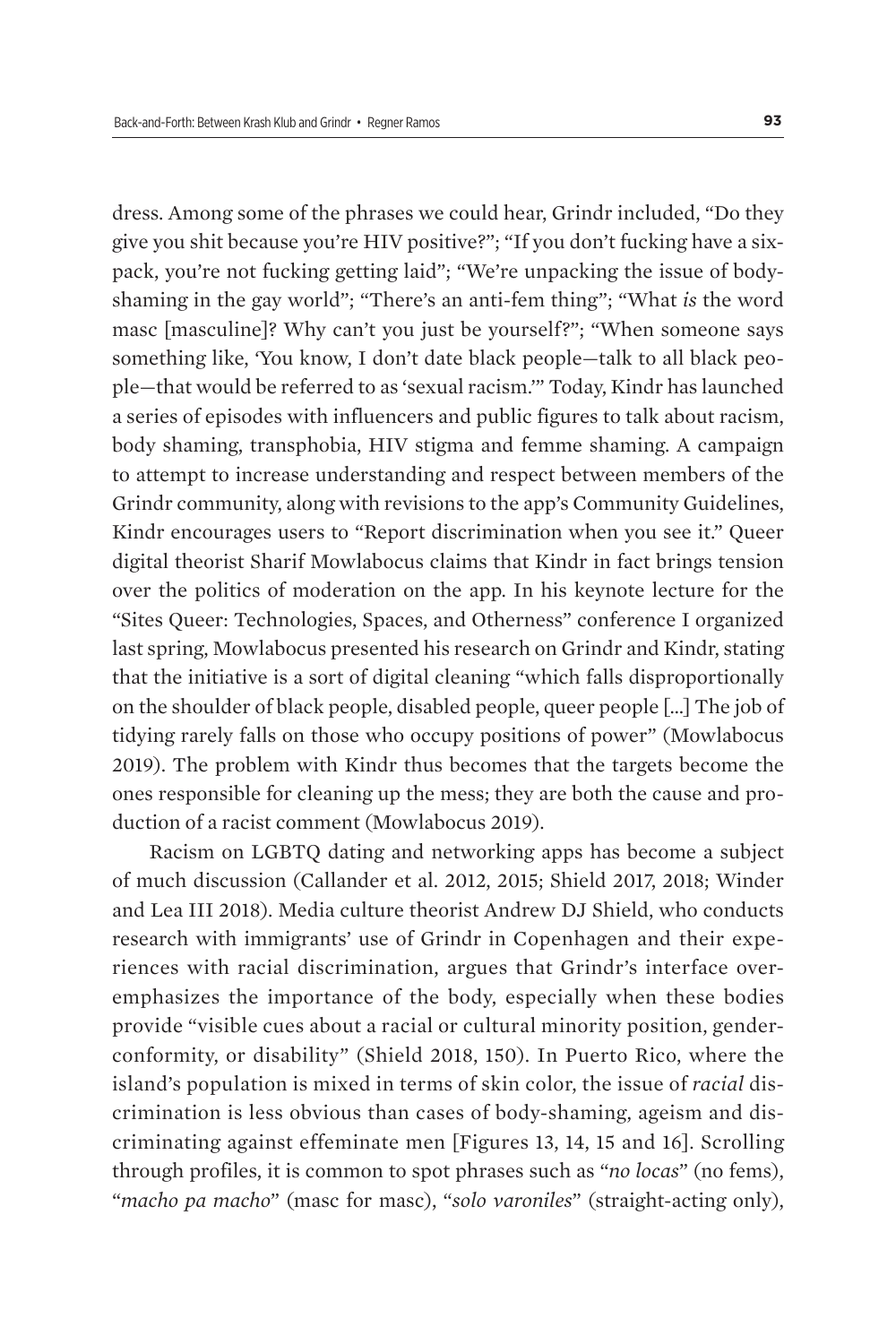



*Figure 15 Figure 16*

*Figures 13, 14, 15 and 16. Screenshots of anonymous Grindr profiles in the San Juan area, showing disclaimers against non-fit, effeminate or older men.*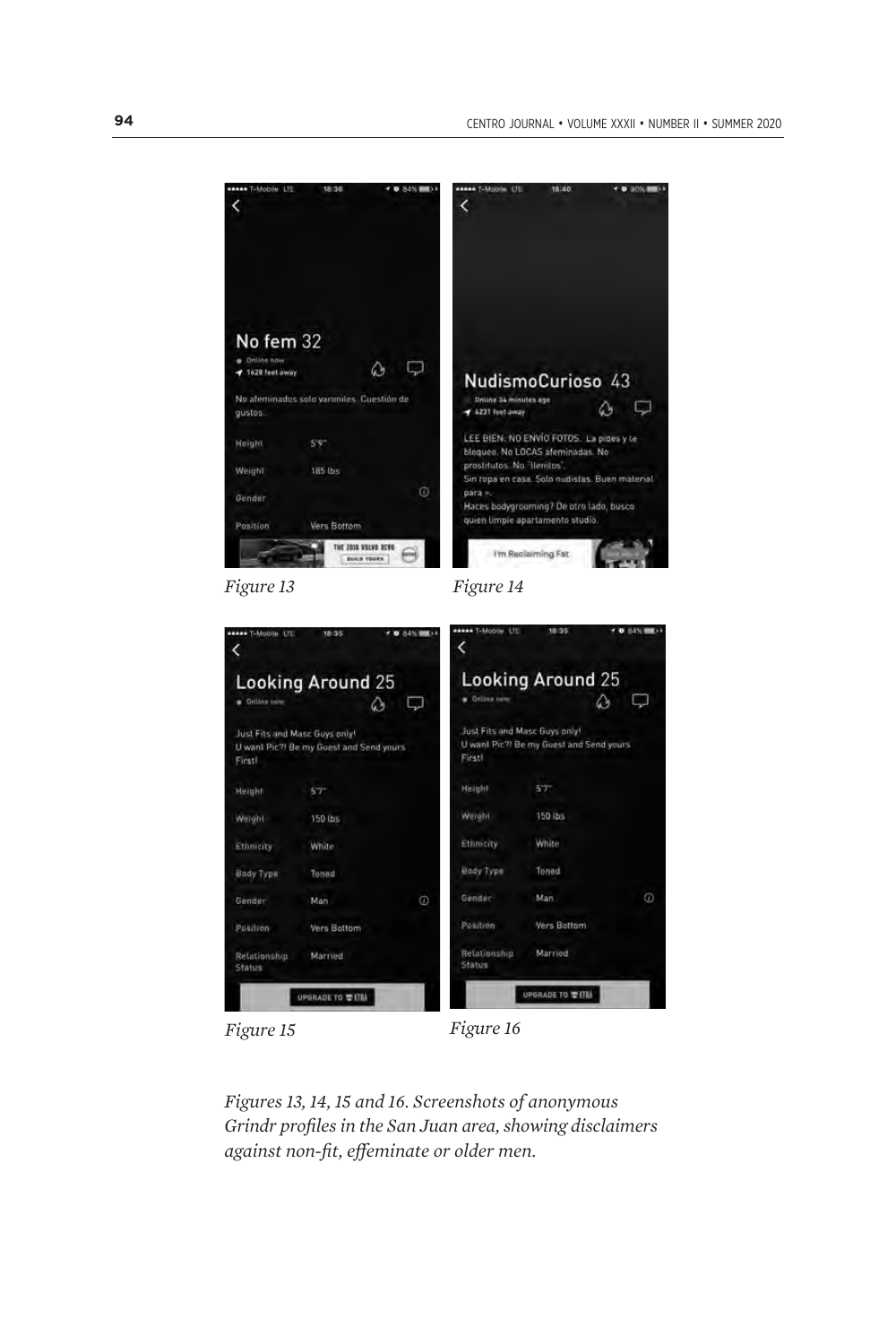"*no gordos*" (no fat men) and "*no viejos*" (no older). These prejudices against people who are deemed undesirable from mainstream gay culture run rampant on Grindr. Shield upholds:

These statements treat masculinity as a natural or essential, and not as a social construction. As a scholarly field, masculinity studies (e.g. Connell, 1992; Kimmel et al., 2000) arose of queer insights into gender as performative and intersectional (Butler, 1990). So it is somewhat ironic that this rejection of men's femininity remains so visible in a queer environment. (2018, 156)

In the context of Puerto Rico, the rejection of femininity by gay men is nothing new. In fact, it has been an important topic in scholarly research, particularly through the lens of machismo (Torres 1998; Asencio 2011; del Río Gabiola 2012; Ramírez et al. 2003). In her article "'Locas', Respect, and Masculinity: Gender Conformity in Migrant Puerto Rican Gay Masculinities", sociologist Marysol Asencio explores masculinity in the cases of 37 Puerto Rican migrants who, having been raised in the island, attested to the importance of masculinity in their development and interactions with other men. Asencio writes, "*Machismo* represents a form of manhood that is dominant, aggressive, and sexual" (2011, 337). Machismo reinforces the male/ female binary, privileging masculinity as the dominant of the two. Meanwhile, in *What It Means To Be a Man: Reflections on Puerto Rican Masculinity* (1999), Rafael L. Ramírez upholds that Puerto Rican men distance themselves from women and men marginalized by class, race and sexuality. Both Asencio and Ramírez find a rejection of the figure of la loca*—*a word used to refer to a feminine homosexual man among Puerto Ricans and Latin Americans. Asencio states of her research participants, "They resist identification of themselves as effeminate and distance themselves from *locas* (effeminate gay men). They associate *locas* with overt homosexuality, disrespect, and marginality" (2011, 335). The rejection of la loca*,* a pejorative portrayal of femininity in gay culture, remains very present in on their profiles—as well as other forms of outright rejecting femininity—shows that although Grindr is changing the way queer men in the island meet, it is also a space reflective of our culture. Men in Puerto Rico still struggle with masculinity, coming out and expressing their identities. In Ramírez and colleagues' research ar-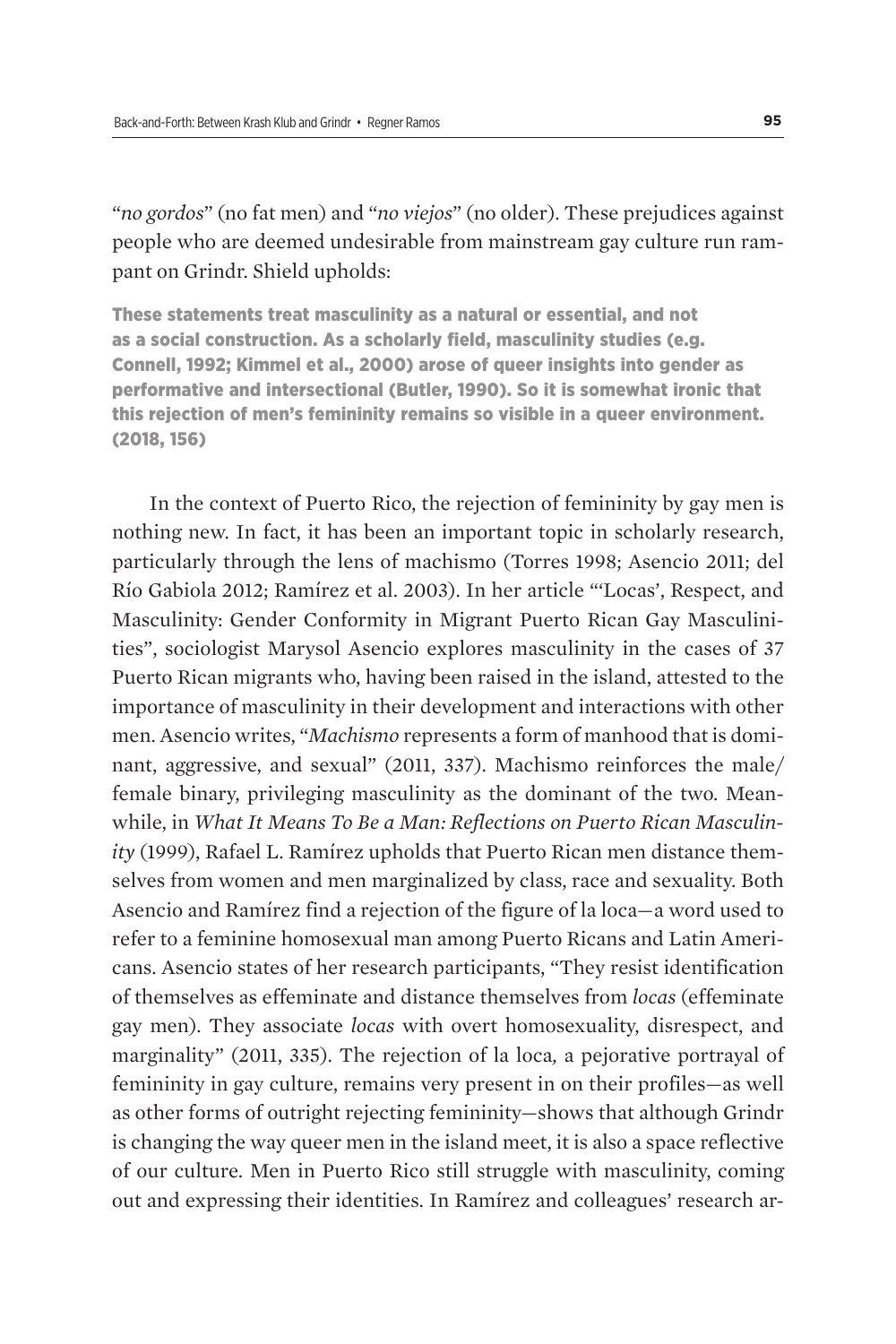|   | <b>***</b> *** I-MODIE LIF | 1/306         | 7080% |  |
|---|----------------------------|---------------|-------|--|
| K |                            | <b>Tribes</b> |       |  |
|   | Bear                       |               |       |  |
|   | Clean-Cut                  |               |       |  |
|   | Daddy                      |               |       |  |
|   | Discreet                   |               |       |  |
|   | Geek                       |               |       |  |
|   | Jock                       |               |       |  |
|   | Leather                    |               |       |  |
|   | Otter                      |               |       |  |
|   | Poz                        |               |       |  |
|   | Rugged                     |               |       |  |

*Figure 17. The Grindr "tribes" filter creates categories of subcultures within queer and gay culture based on looks and sexual interests. Turning on the filter makes the Grindr screen display only those who meet the criteria, erasing every other body from view.*

ticle, "Men Coming Out in Puerto Rico," the authors found that, upon becoming aware of their sexual preferences, their participants initial reaction were mainly fear, curiosity, guilt and shame. As a consequence, Ramírez and associates uphold that their participants tried to hide their sexual attraction and pass as heterosexuals at different points in their lives (Ramírez et al. 2003, 49). Grindr, however, creates a space of experimentation for a variety of non-heteronormative identities in an environment where their identity can be kept secret if they so desire.

In 2014, Grindr added a "tribe" function on the app. It allows users to taxonomize themselves within categories of gay culture—bear, clean-cut, daddy, discreet, geek, jock, leather, otter, poz (HIV positive), rugged, trans or twink [Figure 17]. At first glance it seems that Grindr did this in an effort to embrace the variety of identities, bodies, and subcultures it houses. But the tribe function acts as a filter, and selecting a category actively

*hides* every user who falls outside the selected category. The problem with these labels is that they are dependent on body type and sexual interests, and do not represent common values; they privilege aesthetics rather than substance. In their research article, "'Blocking' and 'Filtering': a Commentary on Mobile Technology, Racism, and the Sexual Networks of Young Black MSM (YBMSM)" (2018), Terrell J. A. Winder and Charles H. Lea III argue that blocking and filtering may even have repercussions in public health, as they found that digital settings create restrictive sexual networks that may explain an increase in disease transmissions. It is likely that Grindr has a perfectly marketable reason for adding their tribes filter—it helps men meet the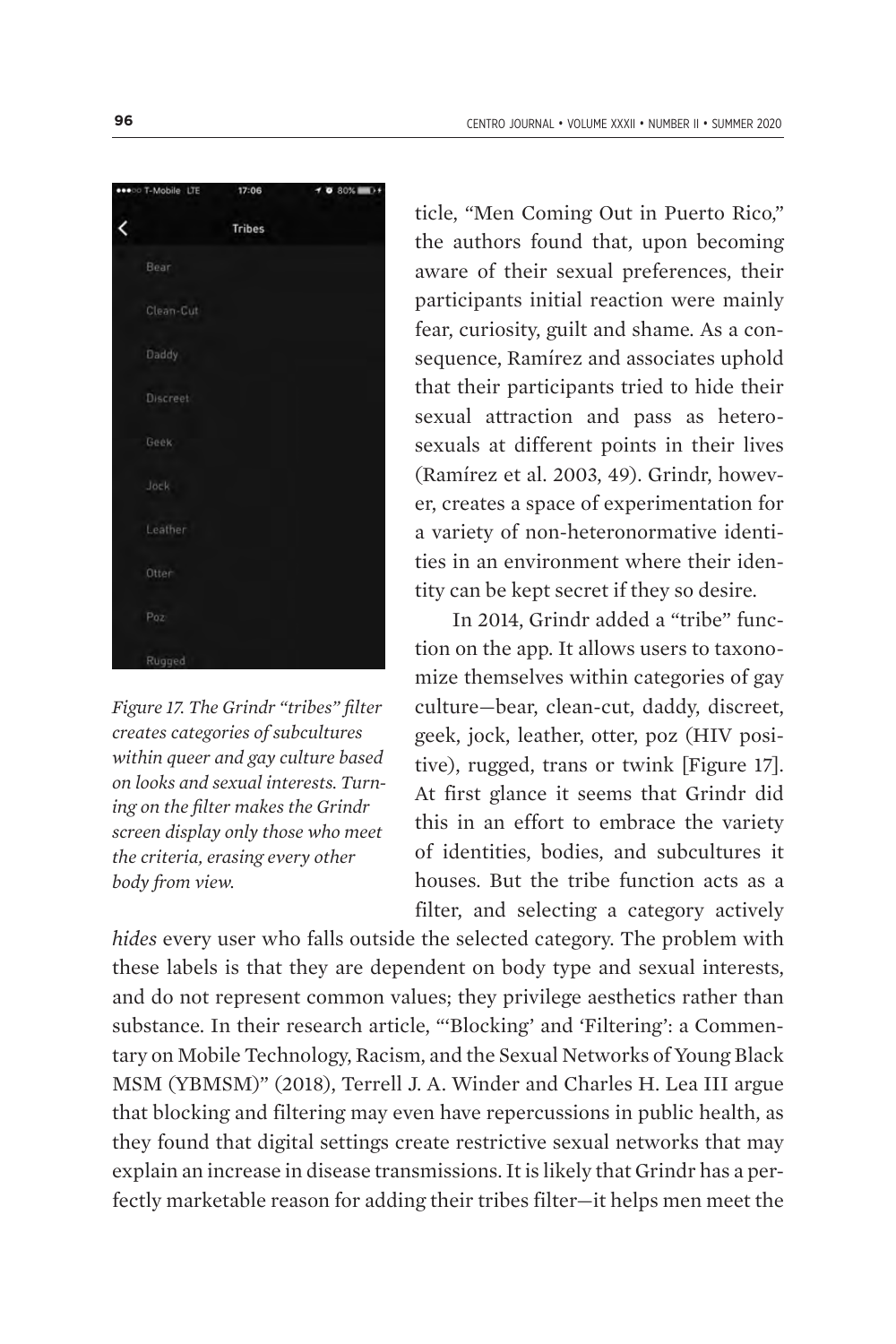type of men they want to meet—but through it, Grindr is guilty of reinforcing marginalization on the app, enabling the active separation of queer people. In an already invisible space, tribes further hide any user falling outside the margins of what they each deem desirable—and valuable. Mowlabocus has pointed out how Grindr has 'attempted' to tackle marginalization, while also not touching their profit margins (Mowlabocus 2019). Through the filtering function, he claims, "The very infrastructure screens out and disavows what it claims to be advocating for in the Kindr campaign; Grindr validates and reproduces the very qualities it seeks to combat" (Mowlabocus 2019).

Originally, Grindr simply displayed the nearest hundred users in order of proximity. In its attempt to "not to mix, but to grind" people together, it provided an honest and inclusive mapping of queer bodies, in which users were forced to come in contact with each other, even if only visually. The screen displayed all types of users, regardless of tribe, in a way that the unlikeliest types of people might be able to meet (or simply just chat), even if they were outside of each other's ideals of desirability, like the many different types of guys I saw, talked to or danced with at Krash: there were effeminate guys, muscular guys, older guys, *cacos*, geeky guys, guys who were high, guys who were sober and everything in between. They were not invisible. They were *there*, they were equal and they were not a threat.

The erasure of bodies that fall outside certain social standards of beauty or desirability does nothing but actively divide our queer community by creating a digital extermination of an already marginalized group. In Puerto Rico, where queer culture is still actively persecuted by right-wing political agendas and religious groups; where misogyny is still strongly present in our culture; where the lack of sufficient queer spaces to congregate is a struggle; and where migration to the US mainland is so common, it is vital to propose, promote and build ways to bring LGBTQ individuals together, not separate, belittle or hide them away. Grindr did not create the problem, but it certainly made it evident, and it certainly perpetuated it by creating alienating boundaries for us to cross in the fight for equality and acceptance, making us *other* to each other through a visual absence on the mobile screen.

Looking back, I ask myself whether my selection of these two spaces one digital, thriving, and one physical, closed—is a matter of coincidence, a byproduct of a seemingly trivial conversation between friends a decade ago.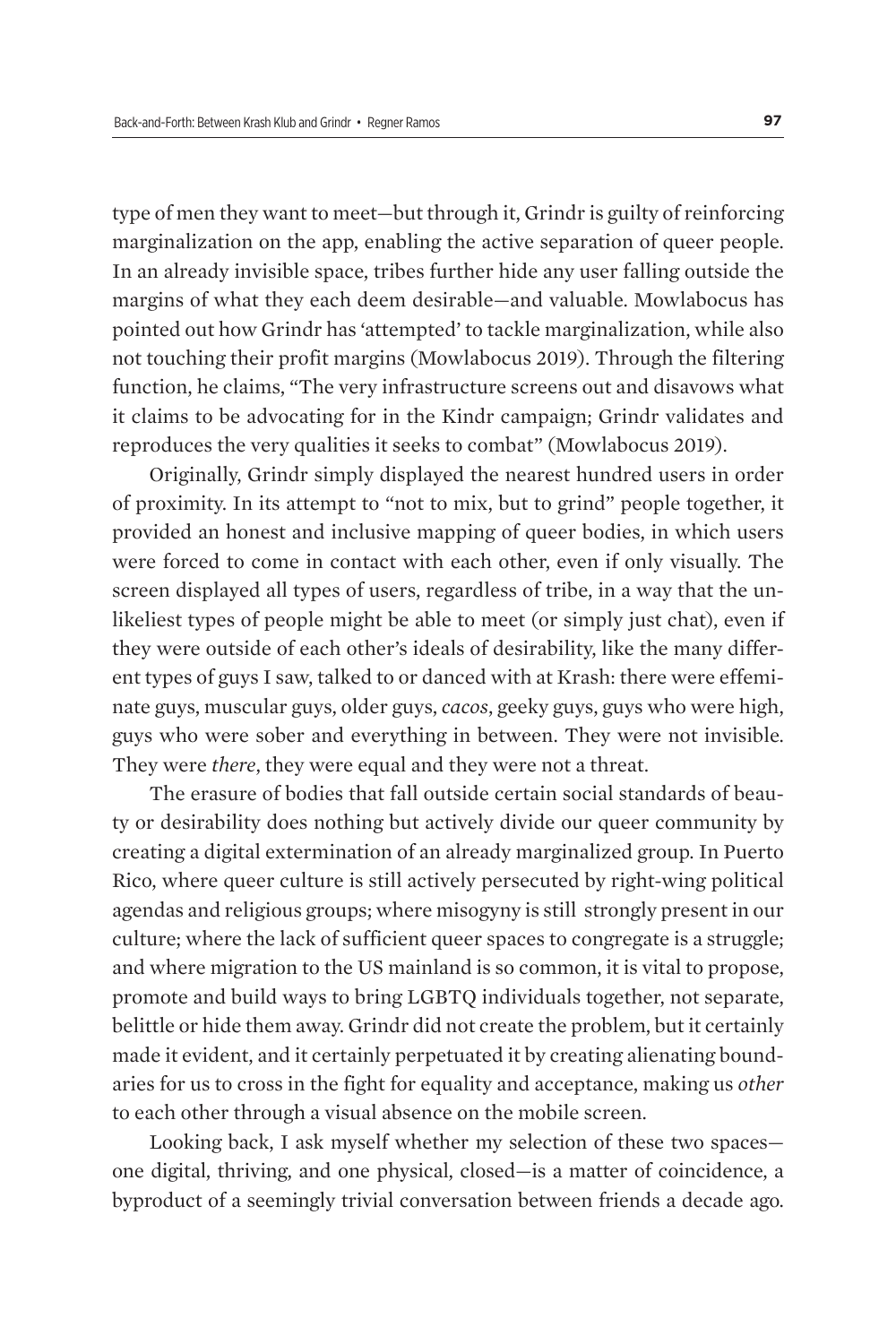However, the physical act of walking from the nearest parking lot to Krash which happened to be at Burger King, even though it was illegal to park there if you were not going to visit the fast-food joint, as evidenced by our many parking tickets throughout the years—marked my first experiences of what it meant to live a non-normative public life in Puerto Rico in terms of sexual orientation. Visiting Krash was almost a rite of passage for queer people in the Island, a point of entry into the LGBTQ nightlife circuit for me as much as it was for many of others. It turned us into queer urban citizens for the first time, navigating through the social and spatial complexities that entailed: the dependence on the automobile to get to the club, a shortage of parking facilities that often left us walking in dark and dangerous streets late at night, having the financial means to enter the club and consume at the bar, and of course being seen walking to-and-fro and being identified as queer. My initial desire to be discrete and seen by as few people as possible as I walked towards Krash's entrance was a signifier of the sociopolitical conditions of Puerto Rico—which may perhaps have shifted today, in comparison to a decade ago. The act of walking Avenida Ponce de León towards a gay club left people exposed to being recognized—something which becomes a significant factor for visitors who are not out to their families or friends. It also left us marked as a *type* of queer: one who goes to Krash on a Wednesday night to *perrear hasta abajo*—a genre which has been long associated with a lower economic class.

In my ongoing research project on how queerness is being performed and spatialized in San Juan—digitally and physically—the matter of economic class and social strata is something I have been considering in relation to the spaces that are being frequented by the LGTQ community, as well as the mobile apps they use. Although this is something I have not finished researching and therefore prefer to not assign any definitive conclusions to, I do feel it is relevant to mention here when talking about Krash's *noches de perreo*, particularly because I cannot help but see strong links to Grindr. Today, Grindr is widely used in Puerto Rico, an alternative meeting ground for potential encounters, especially for those men who live in rural areas of the island and lack public spaces for them to partake in, as well as those who do not seek to make their identities known in public. However, there are many especially a younger generation in their teens to mid twenties—that reject the use of Grindr because of its association to hookup culture, the abundance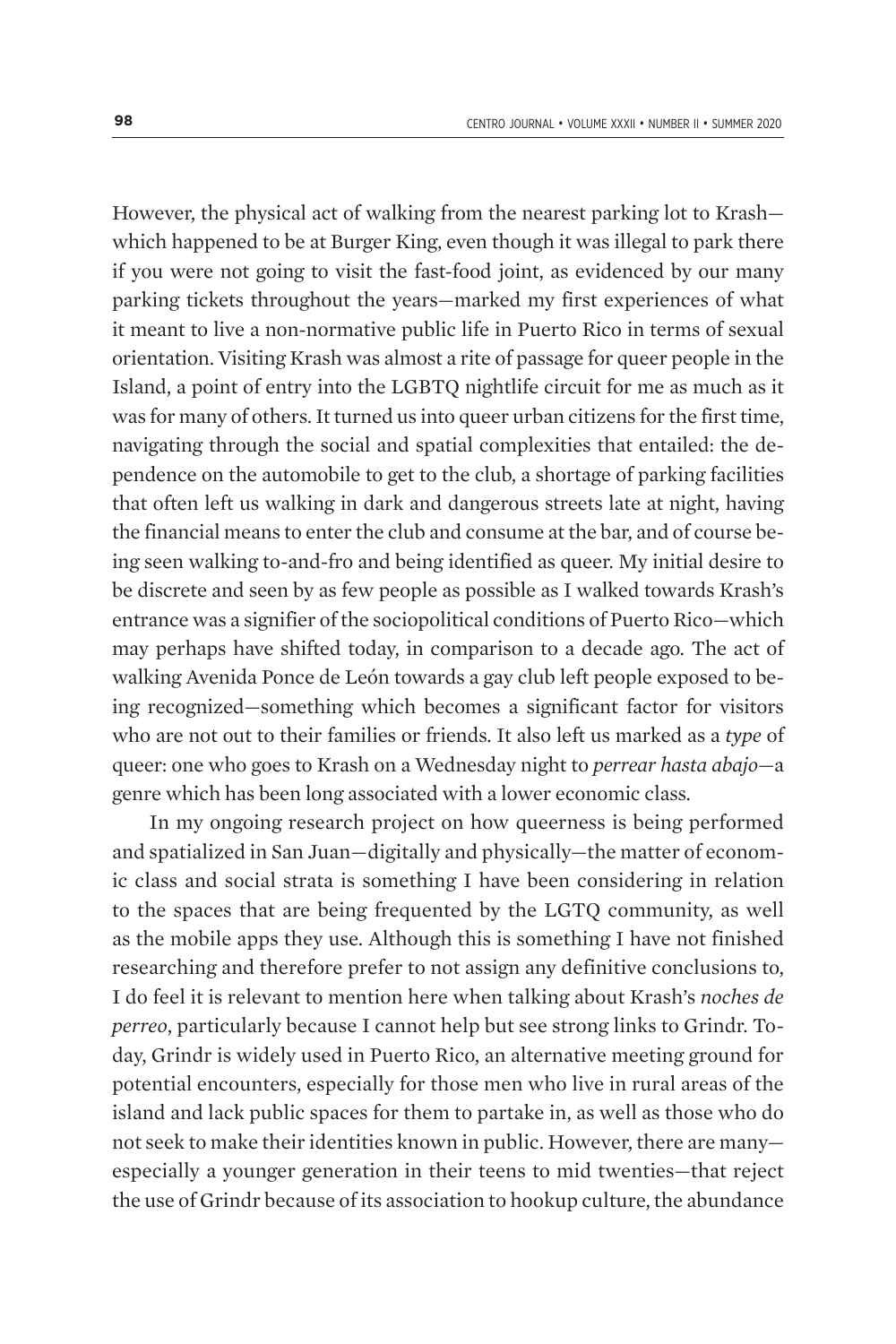of so-called "*viejos verdes,*" "locas" and "*cafres.*" For this reason, there is a taboo in relation to connecting with men on Grindr, an apprehension to use it at the risk of partaking, being associated or intermixing with an undesirable *type* of Puerto Rican queer—something we clearly see when two-thirds of Grindr profiles in the island do not have a face picture.

Ramírez (1999, 2003) and Asencio (2011) both have noted issues of class and race marginalization in regards to sexuality, discussing them in relation to self-presentation, positions of power and a rejection to femininity—la loca. Asencio writes, "Underlying respect is an awareness of one's own social position both within the larger society and within the social encounter. Respect is equated with social power" (2011, 340). Krash and Grindr were/are popular spaces to meet queer people in Puerto Rico, and although they are both points of entry into their respective temporal queer, local culture—reflections of the queer, boricua zeitgeist of the time—they both stir conversations on what it means to be respectable and desirable, who we associate with, what activities we partake in and how we want to be perceived by others. Often constituting the first experiences for living a queer public life in the Island, Grindr and Krash act as spaces that destabilize the notion of a queer Puerto Rican social order and what it means to be respectable—and perhaps righteous.

And even though discretion plays a role in both spaces, once inside, Krash and Grindr privilege the body. The stage highlighted specific people, separating them from the masses and placing all the attention on them, something which Grindr now does through its recently added feature, displaying "new users in the area" on a horizontally scrollable bar at the top of the main screen. Through its open floor plan Krash disabled separation of bodies, throwing everyone together in the same space without any walls creating visual blockages—a free-for-all of bodies bumping into, gyrating and grinding on each other, contrasting sharply with Grindr's neatly displayed, logically organized orthogonal grid of bodies (and landscapes, memes and blank profiles) lined up in specific coordinates in relation to each other. Krash's bar was centrally located in such a way that people could stand at every side of its rectangular perimeter, allowing queer men and women to be able to look directly at those around and in front of them as they each attempted to get the bartender's attention—or each other's. And there, from the bar, looking up, one would see a conglomeration of more people dancing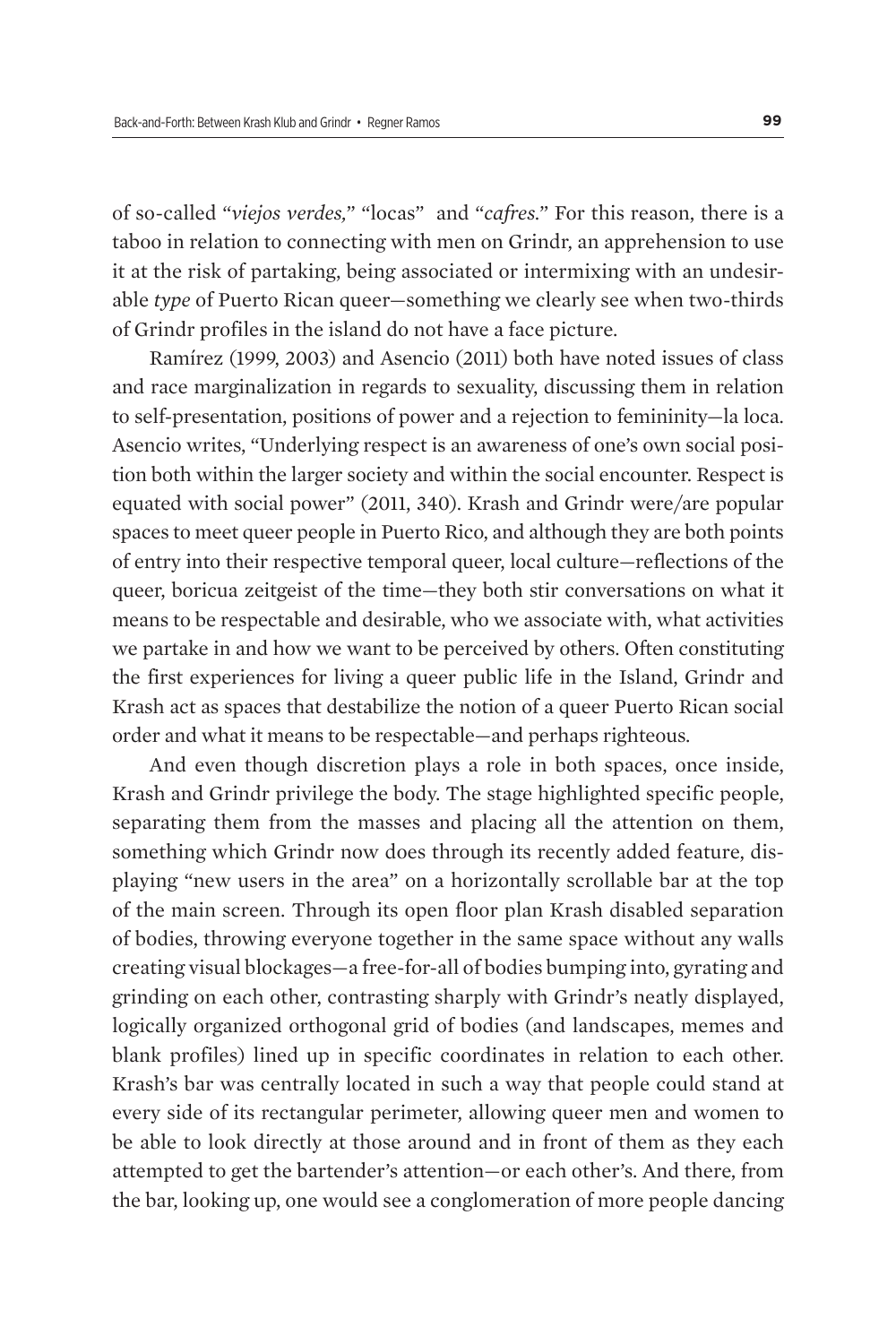and mingling along the mezzanine's entire perimeter, which in a u-shaped formation, surrounded the bar below providing more opportunities for visual exchanges and potential social interactions—whether it was chit-chat, dance partners or hookups—which, when all is said and done, is what Grindr seeks to do as well: to bring people a distance zero feet away from each other. But different to Grindr, Krash's materiality—its architecture—did not allow for filtering of any kind. All bodies mattered and were present, performing, visually coexisting in the same space. I cannot help but think of feminist theorist Sara Ahmed's ideas in her book, *Queer Phenomenology: Orientations, Objects, Others* (2006), when she discusses that the closeness of objects and bodies play a vital role in the construction of identity (2006). For Ahmed:

[T]he orientations we have toward others shape the contours of space by affecting relations of proximity and distance between bodies. Importantly, even what is kept at a distance must still be proximate enough if it is to make an impression. (2006, 2–3)

I have to say, I agree with her. Making queer bodies invisible on Grindr is no different and no less of a problem than the placelessness we have experienced in our island's municipalities and cities. Erasing queer bodies on Grindr sets back the LGBTQ community's search for visibility and goes against the efforts of every individual who has appropriated our streets during the marches that have taken place over the last 40 years (Hernández 1996). Instead of pushing queer bodies outside with the conventional mentality of 'out of sight, out of mind', I suggest differently: throw us all together in the same space, and whether in Grindr or at Krash, just let us grind.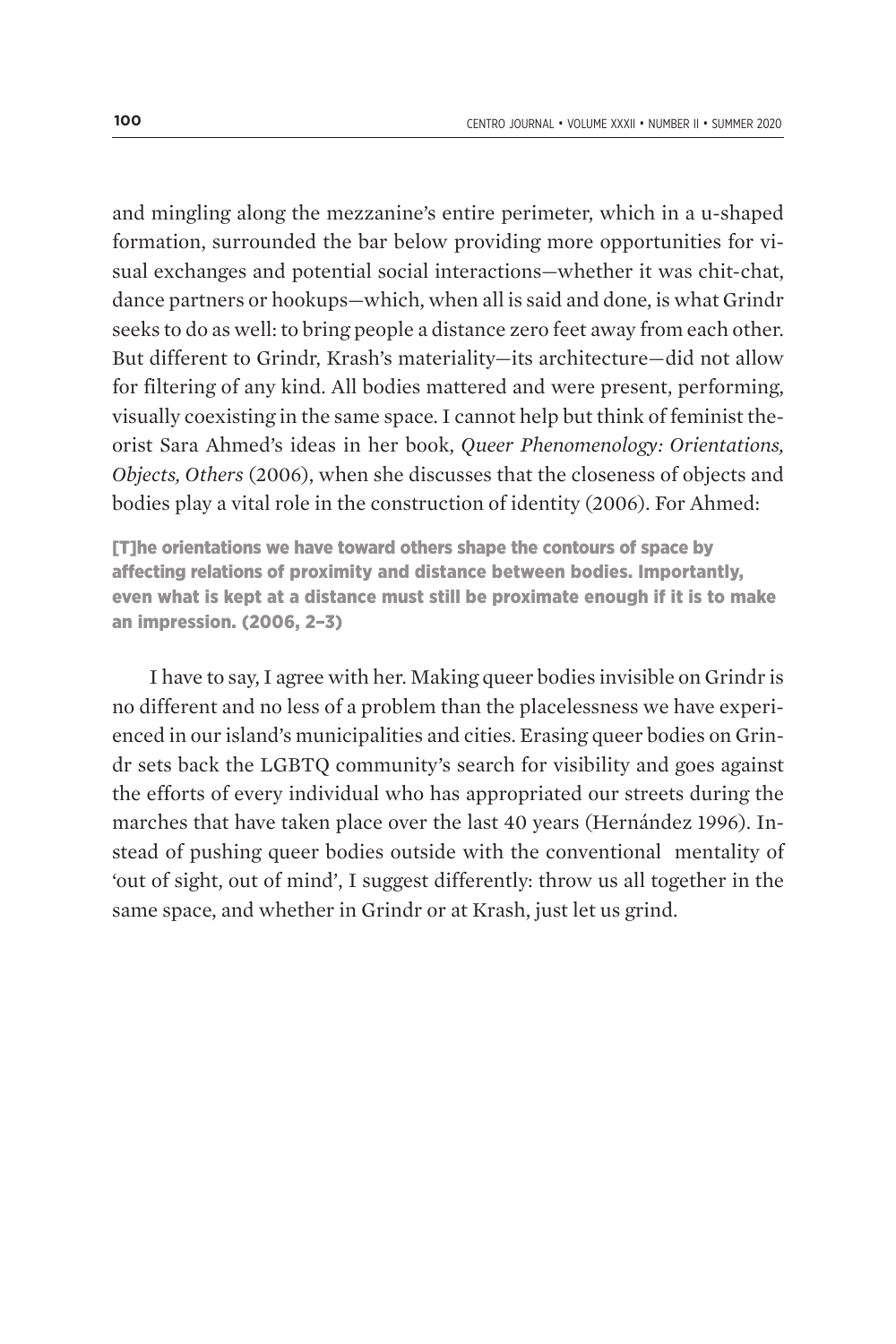### NOTES

1 Whether it is by searching through library databases, or otherwise, our modern system of archiving relies primarily on the internet. Laureano himself states how difficult it is to find LGBT publications that speak of Puerto Rico's queer spaces because there are no queer archives. I push against a purist claim that internetbased research is not a valid methodological tool. Undoubtedly, in the twentyfirst century, Google, for instance, is a powerful archive of information. As Max Kemman, Martijn Kleppe and Stef Scagliola (2003) write, "The transition from analogue to digital archives and the recent explosion of online content offers researchers novel ways of engaging with data." Clinging to traditional and analogue forms of research and belittling the use of internet search engines in scholarly research is problematic—academic research should be accessible and democratic. Now, what I believe is the heart of the matter is that, both, in analogue and digital research looking at queer histories in Puerto Rico, there are problems in indexing and cataloguing metadata. This is the case in Google but even more so in academia, with tends to be obscure and fragmented. We are faced with a problem of accessibility of information—our indexing systems further hide these histories and identities. These were heteronormative technological systems in which queer histories needed to be adapted to by means of retrospective categorization and archiving of data. On the other hand, social media is, although heteronormative in many cases, is appropriated and queered on-the-go by queer culture, acting as a technological tool for documentation, categorization and indexation of queer places and narratives. This queering happens when the software's design and features are used as a mode of contesting the invisibility queer culture has historically faced: through the use of algorithms which suggest which users to follow based on similar interests (usually other queer people, as is the case of Instagram and Facebook), geotags and hashtags.

2 As this issue went to press, an article by the Puerto Rican newspaper *El Vocero* (2020) informed that the building on #1257 Ponce de León Avenue has been refurbished as an up-for-sale, 12-apartment housing project rehabilitated by Habitat for Humanity.

<sup>3</sup> Here it is important to mention that although there have been a number of queer spaces in Puerto Rico throughout its history, the criminalization of homosexuality meant that they lack spatiotemporal fixity, creating conditions of ephemerality and constant mobility for their users. Furthermore, it has othered these spaces to the point that architectural discourse has traditionally has ignored them altogether; thus, they are seen as illegitimate objects of study—spaces designed by minorities for minorities, and not by architects.

4 While this issue went to press, a recent Grindr update now allows users to see who has viewed their profile, with the purchase of Grindr's paid service.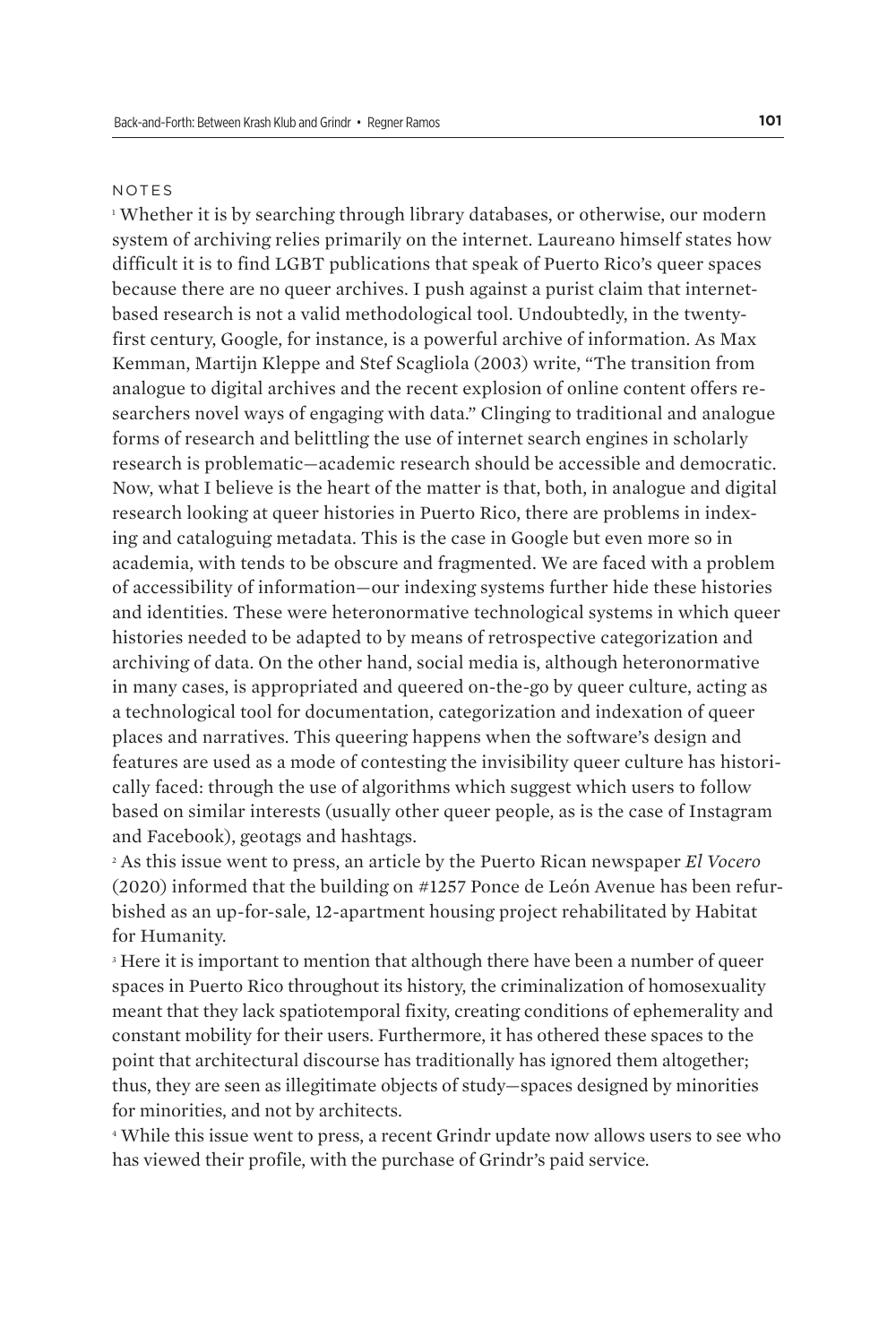REFERENCES

- Ahmed, Sara. 2006. *Queer Phenomenology: Orientations, Objects, Others.* Durham, NC: Duke University Press.
- Aponte-Parés, Luis, Jossiana Arroyo, Elizabeth Crespo-Kebler, Lawrence La Fountain-Stokes, and Frances Negrón-Muntaner, eds. 2007. Puerto Rican Queer Sexualities: Introduction. *CENTRO: Journal of the Center for Puerto Rican Studies* 19(1), 4-24.
- Asencio, Marysol. 2011. "Locas," Respect, and Masculinity: Gender Conformity in Migrant Puerto Rican Gay Masculinities. *Gender and Society* 25(3), 335–54.
- Ball, Tom. 2017. Cottaging in the Age of Grindr. *The Spectator.* Accessed 30 August 2018. <https://www.spectator.co.uk/2017/11/cottaging-in-the-age-of-grindr/>.
- Blackwell, Courtney, Jeremy Birnholtz, and Charles Abbott. 2014. Seeing and Being Seen: Co-situation and Impression Formation Using Grindr, a Location-Aware Gay Dating App. *New Media & Society* 17(1), 1–20.
- Blanco, José Joaquín. 1980. El placer de la historia. In *Historia ¿para qué?*, ed. Eugenia Huerta. 75–90. Mexico, DF: Siglo XXI.
- Brennan, Joseph. 2017. Cruising for Cash: Prostitution on Grindr. *Discourse, Context & Media* 17, 1–20.
- Burrell, Earl R., Heather A. Pines, Edward Robbie, Leonardo Coleman, Ryan D. Murphy, Kristen L. Hess, Peter Anton and Pamina M. Gorbach. 2012. Use of the Location-Based Social Networking Application GRINDR as a Recruitment Tool in Rectal Microbicide Development Research. *AIDS and Behavior* 16(7), 1816–20.
- Butler, Judith. 1999. *Gender Trouble: Feminism and the Subversion of Identity*. New York: Routledge.
- Callander, Denton, Martin Holt and Christy E. Newman. 2012. 'Not Everyone's Gonna Like Me': Accounting for Race and Racism in Sex and Dating Services for Gay and Bisexual Men. *Ethnicities* 16(1), 3–21.
	- \_\_\_\_\_\_\_\_. 2012. Just a Preference: Racialised Language in the Sex-Seeking Profiles of Gay and Bisexual Men. *Culture, Health & Sexuality* 14(9), 1049–63.
- De Simone, Rosa Liliana. 2016. Deseos urbanos: género, erotismo y consumo en la ciudad contemporánea. *Planeo* 26, 1–15.
- Drucker, Johanna. 2013. Reading Interface. *PMLA* 128(1), 213–20.
- *El Vocero*. 2020. Oportunidad para adquirir vivienda propia en Santurce: interesados tienen hasta el 9 de julio para solicitar. 3 June. <https://www.elvocero.com/ economia/oportunidad-para-adquirir-vivienda-propia-en-santurce/article\_ e8b2207a-a5d3-11ea-9be7-b37c6bfed33a.html?utm\_medium=social&utm\_ source=facebook&utm\_campaign=user-share&fbclid=IwAR1Vfec8jFhIAy4v 0xqkwTZEaWBQwX9fvFWTB0gtaEw3TVyS\_L78eruZnIM/>.
- Fielding, John. 2016. In the Age of Grindr, Cruising and Anonymous Sex Are Alive and Well. *Vice.* Accessed 30 August 2018. <https://www.vice.com/en\_us/ article/qbv5n3/cruising-in-the-age-of-grindr-828/>.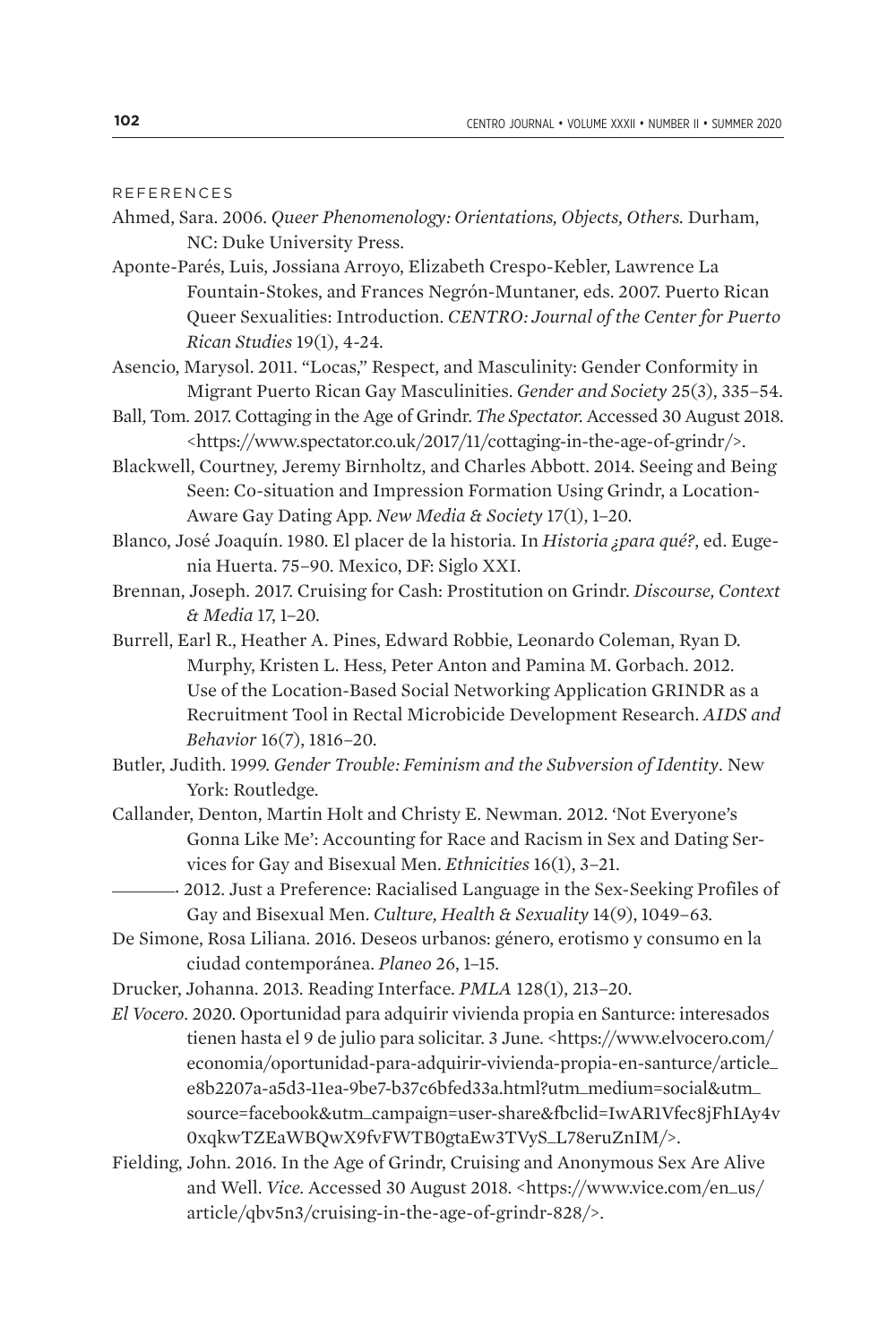- Goffman, Irving. 1990. *Stigma: Notes on the Management of Spoiled Identity*. 3rd ed. New Jersey: Penguin Books.
- Grindr. Kindr. *Kindr.* Accessed 3 September 2018. <www.kindr.grindr.com/>.
- Hayles, N. Katherine. 2005. *My Mother Was a Computer: Digital and Literary Texts.*  Chicago: University of Chicago Press.
- Hernández, Charlotte. 1996. National Puerto Rican Affirmation Day: Puerto Rican Gays and Lesbians March for Visibility. *Off Our Backs* 26(5), 6.
- Ingram, Gordon Brent, Anne-Marie Bouthilette and Yolanda Retter. 1997. *Queers in Space: Communities, Public Spaces, Sites of Resistance.* Toronto: Bay Press.
- Isaac, Mike. 2016. Grindr Sells Stake to Chinese Company. *The New York Times* 12 January. Accessed 30 August 2018. <https://www.nytimes.com/2016/01/12/ technology/grindr-sells-stake-to-chinese-company.html/>.
- Kemman, Max, Martijn Kleppe and Stef Scagliola. 2014. Just Google It: Digital Research Practices of Humanities Scholars. In Proceedings of the Digital Humanities Congress 2012. Studies in the Digital Humanities. Sheffield: HRI Online Publications. Accessed 20 April 2019. <http://www.hrionline. ac.uk/openbook/chapter/dhc2012-kemman/>.
- Laureano, Javer E. 2016. *San Juan Gay: conquista de un espacio urbano de 1948–1991.*  San Juan: Instituto de Cultura Puertorriqueña.
- Licoppe, Christian, Carole Anne Rivière and Julien Morel. 2016. Grindr Casual Hook-Ups as Interactional Achievements. *New Media & Society* 18(11), 2540–58.
- Mitchell, William J. 1986. *Iconology: Image, Text, Ideology.* Chicago: The University of Chicago Press.
	- \_\_\_\_\_\_\_\_. *What Do Pictures Want? The Lives and Loves of Images*. Chicago: The University of Chicago Press.
- Mowlabocus, Sharif. 2019. A Kindr Grindr? Moderating Race(ism) in Techno-Spaces of Desire. Keynote lecture presented at the Sites Queer: Technologies, Spaces, and Otherness conference, San Juan, Puerto Rico, February.
- Ramírez, Rafael L. 1999. *What It Means to Be a Man: Reflections on Puerto Rican Masculinity*. New Brunswick, NJ: Rutgers University Press.
- Ramírez, Rafael L., Víctor I. García-Toro and Luis Solano-Castillo. 2003. Men Coming Out in Puerto Rico. *Caribbean Studies* 31(2), 37–58.
- Ramírez García, Víctor Hugo. 2017. "Hola ¿Cogemos?" Economía del deseo y capital erótico en sitios de encuentro en Internet. *INTERdisciplina* 5(11), 79–108.
- del Río Gabiola, Irune. 2012. Notes on Shame and Failure: Potrait/s of Queer Puerto Ricans. *Arizona Journal of Hispanic Cultural Studies* 16, 213–20.
- Rivière, Carole Anne, Christian Licoppe and Julien Morel. 2015. La drague gay sur l'application mobile Grindr: Déterritorialisation des lieux de rencontres et privatisation des pratiques sexuelles. *Réseaux* 189(1), 153–86.
- Robinson, Brandon Andrew. 2015. "Personal Preference" as the New Racism: Gay Desire and Racial Cleansing in Cyberspace. *Sociology of Race and Ethnicity*  1(2), 317–30.d